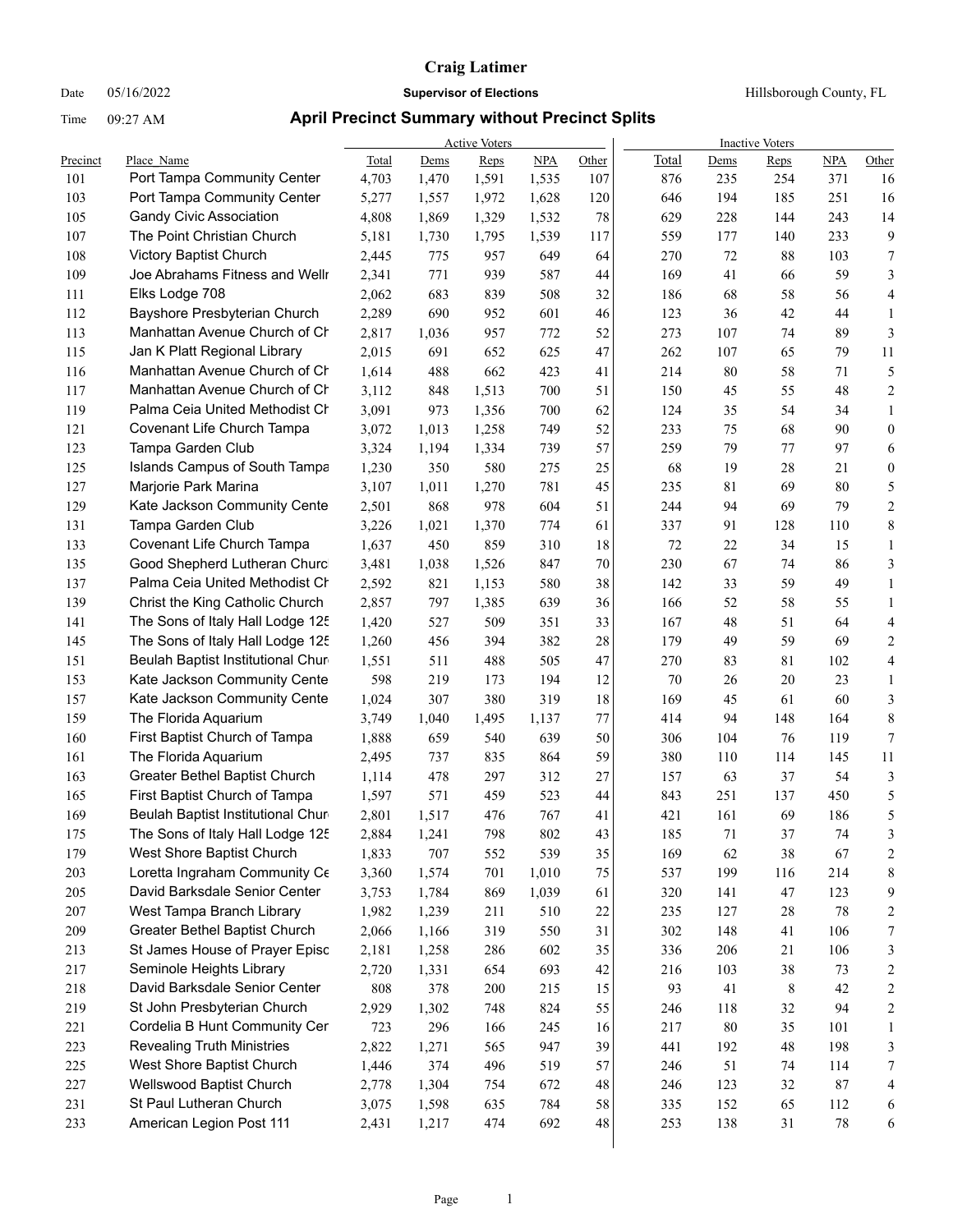Date 05/16/2022 **Supervisor of Elections Supervisor of Elections** Hillsborough County, FL

|            |                                                                 |                |              | <b>Active Voters</b> |              |                | <b>Inactive Voters</b> |            |                      |                       |                       |  |
|------------|-----------------------------------------------------------------|----------------|--------------|----------------------|--------------|----------------|------------------------|------------|----------------------|-----------------------|-----------------------|--|
| Precinct   | Place Name                                                      | Total          | Dems         | Reps                 | NPA          | Other          | Total                  | Dems       | <b>Reps</b>          | <b>NPA</b>            | Other                 |  |
| 237        | Seminole Heights Garden Cente                                   | 2,415          | 1,187        | 573                  | 595          | 60             | 229                    | 112        | 34                   | 79                    | 4                     |  |
| 239        | St Chad's Episcopal Church                                      | 2,558          | 1,102        | 657                  | 759          | 40             | 192                    | 86         | 35                   | 67                    | 4                     |  |
| 240<br>241 | American Legion Post 111<br>J L Young Apartments                | 3,262          | 1,434<br>227 | 803                  | 967          | 58             | 293<br>24              | 122<br>20  | 60<br>$\overline{2}$ | 105<br>$\overline{2}$ | 6<br>$\boldsymbol{0}$ |  |
|            | <b>Forest Hills Community Center</b>                            | 337            |              | 53                   | 56           | 1              |                        |            |                      |                       |                       |  |
| 243        |                                                                 | 2,946          | 1,336        | 553                  | 1,014        | 43             | 487                    | 223        | 61<br>$\overline{2}$ | 197                   | 6                     |  |
| 244        | American Legion Post 111<br>Forest Hills Presbyterian Church    | 51             | 19           | 7                    | 24           | 1              | 19                     | 9          |                      | 8                     | 0                     |  |
| 245        | Bethanie French Seventh Day A                                   | 2,047          | 891          | 504                  | 623          | 29             | 190                    | 81         | 43                   | 64                    | 2                     |  |
| 247        | Iglesia De Cristo Misionera                                     | 826            | 422          | 123                  | 276          | 5              | 139                    | $78\,$     | 15                   | 44                    | 2                     |  |
| 249        |                                                                 | 2,911          | 1,104        | 942                  | 822          | 43             | 209                    | 77         | 57                   | 71                    | 4                     |  |
| 250        | Iglesia De Cristo Misionera                                     | 85             | 27           | 29                   | 27           | $\overline{c}$ | 11                     | 6          | $\boldsymbol{0}$     | 5                     | $\boldsymbol{0}$      |  |
| 301        | <b>Concord Baptist Church</b><br>Children's Board               | 953            | 445          | 189                  | 307          | 12             | 131                    | 58         | 23                   | 50                    | $\boldsymbol{0}$      |  |
| 303        |                                                                 | 255            | 172          | 18                   | 60           | 5<br>7         | 142                    | 97         | $\,$ 8 $\,$          | 36                    | 1                     |  |
| 304        | Greater Bethel Baptist Church                                   | 621            | 403          | 72                   | 139          |                | 57                     | 38         | 5                    | 14                    | $\boldsymbol{0}$      |  |
| 305        | New Mt Zion Baptist Church<br><b>Grant Park</b>                 | 4,772          | 3,065        | 488                  | 1,145        | 74             | 721                    | 394        | 76                   | 243                   | 8                     |  |
| 307        |                                                                 | 2,875          | 1,868        | 252                  | 712          | 43             | 380                    | 202        | 36                   | 142                   | $\boldsymbol{0}$      |  |
| 309        | Jackson Heights NFL YET Cente                                   | 3,183          | 2,404        | 123                  | 626          | 30             | 355                    | 239        | 16                   | 96                    | 4                     |  |
| 317        | Ragan Park                                                      | 2,520          | 1,580        | 247                  | 660          | 33             | 348                    | 189        | 30                   | 125                   | 4                     |  |
| 318        | St Paul Lutheran Church                                         | 1,599          | 922          | 248                  | 405          | 24             | 149                    | 77         | 21                   | 51                    | 0                     |  |
| 319        | Seminole Heights Library                                        | 2,349          | 1,319        | 340                  | 643          | 47             | 238                    | 113        | 31                   | 92                    | 2                     |  |
| 321        | C. Blythe Andrews, Jr. Public Lit                               | 3,710          | 2,695        | 208                  | 774          | 33             | 374                    | 245        | 22                   | 105                   | 2                     |  |
| 325        | <b>Fair Oaks Recreation Center</b>                              | 3,561          | 2,684        | 136                  | 716          | 25             | 379                    | 240        | 19                   | 118                   | 2                     |  |
| 327        | Northside Missionary Baptist Ch                                 | 3,822          | 2,731        | 238                  | 825          | 28             | 393                    | 242        | 30                   | 117                   | 4                     |  |
| 329        | Cathedral of Faith Church                                       | 3,562          | 2,475        | 303                  | 741          | 43             | 313                    | 190        | 18                   | 105                   | 0                     |  |
| 333        | Seminole Heights Garden Cente                                   | 1,546          | 810          | 304                  | 397          | 35             | 268                    | 118        | 43                   | 104                   | 3                     |  |
| 335        | Oaks At Riverview Community C                                   | 1,529          | 818          | 279                  | 396          | 36             | 128                    | 73         | 15                   | 40                    | $\boldsymbol{0}$      |  |
| 338        | First Church of God of Tampa                                    | 2,093          | 1,298        | 216                  | 561          | 18             | 378                    | 200        | 26                   | 149                   | 3                     |  |
| 339        | Temple Crest Community Cente                                    | 1,647          | 971          | 214                  | 435          | 27             | 180                    | 103        | 12                   | 64                    | 1                     |  |
| 341<br>342 | Bible Based Fellowship Church<br>Temple Terrace United Methodis | 3,922          | 2,334        | 460                  | 1,071<br>871 | 57<br>39       | 556<br>406             | 305<br>210 | 46<br>37             | 195<br>156            | 10<br>3               |  |
| 343        | Temple Terrace United Methodis                                  | 2,985<br>1,888 | 1,658<br>922 | 417<br>344           | 578          |                |                        | 159        | 62                   | 137                   | 3                     |  |
| 344        | Springhill Park Community Cent                                  | 3,328          | 2,086        | 262                  | 931          | 44<br>49       | 361<br>548             | 315        | 42                   | 187                   | 4                     |  |
| 345        | First Church of God of Tampa                                    | 2,986          | 1,572        | 456                  | 926          | 32             | 376                    | 213        | 41                   | 120                   | 2                     |  |
| 346        | Temple Terrace United Methodis                                  | 42             | 17           | 8                    | 14           | 3              | 11                     | 3          | 4                    | 4                     | $\boldsymbol{0}$      |  |
| 347        | <b>Copeland Park</b>                                            | 3,331          | 1,971        | 414                  | 913          | 33             | 670                    | 363        | 58                   | 243                   | 6                     |  |
|            | <b>USF Marshall Center</b>                                      |                |              |                      |              | 12             |                        |            | 89                   | 183                   | 7                     |  |
| 353<br>355 | Grace Episcopal Church                                          | 471<br>870     | 233<br>341   | 90<br>202            | 136<br>309   | 18             | 430<br>139             | 151<br>53  | 31                   | 51                    |                       |  |
| 356        | Grace Episcopal Church                                          | 491            | 279          | 46                   | 154          | 12             | 132                    | 67         | 15                   | 48                    | 4<br>2                |  |
| 357        | Grace Episcopal Church                                          | 1,894          | 701          | 600                  | 542          | 51             | 248                    | 104        | 60                   | 79                    | 5                     |  |
| 358        | <b>Compton Park Recreation Cente</b>                            | 3,393          | 1,302        | 1,008                | 1,020        | 63             | 315                    | 106        | 81                   | 122                   | 6                     |  |
| 359        | New Tampa Community Park Gy                                     | 3,058          | 1,240        | 759                  | 1,004        | 55             | 525                    | 227        | 89                   | 205                   | 4                     |  |
| 360        | Cory Lake Isles Clubhouse                                       | 1,999          | 670          | 482                  | 821          | 26             | 131                    | 35         | 46                   | 49                    | 1                     |  |
| 361        | New Tampa Regional Library                                      | 4,272          | 1,509        | 1,422                | 1,265        | 76             | 444                    | 153        | 124                  | 156                   | 11                    |  |
| 362        | New Tampa Regional Library                                      | 2,548          | 902          | 785                  | 830          | 31             | 195                    | 68         | 68                   | 58                    | 1                     |  |
| 363        | Heritage Isles Golf & Country Cli                               | 1,048          | 518          | 157                  | 344          | 29             | 174                    | 81         | 22                   | 68                    | 3                     |  |
| 364        | Heritage Isles Golf & Country Cli                               | 1,973          | 843          | 437                  | 655          | 38             | 160                    | 67         | 35                   | 56                    | $\boldsymbol{2}$      |  |
| 365        | Heritage Isles Golf & Country Cli                               | 1,663          | 659          | 383                  | 588          | 33             | 119                    | 39         | 34                   | 45                    | 1                     |  |
| 366        | West Meadows Community Clut                                     | 4,109          | 1,575        | 1,116                | 1,337        | 81             | 392                    | 147        | 81                   | 155                   | 9                     |  |
| 368        | Heritage Isles Golf & Country Cli                               | 1,352          | 620          | 204                  | 499          | 29             | 114                    | 42         | 14                   | 57                    | $\mathbf{1}$          |  |
| 369        | New Tampa Regional Library                                      | 705            | 306          | 141                  | 246          | 12             | 63                     | 29         | 13                   | $20\,$                | $\mathbf{1}$          |  |
| 370        | West Meadows Community Clut                                     | 2,172          | 774          | 653                  | 702          | 43             | 187                    | 56         | 68                   | 58                    | 5                     |  |
|            |                                                                 |                |              |                      |              |                |                        |            |                      |                       |                       |  |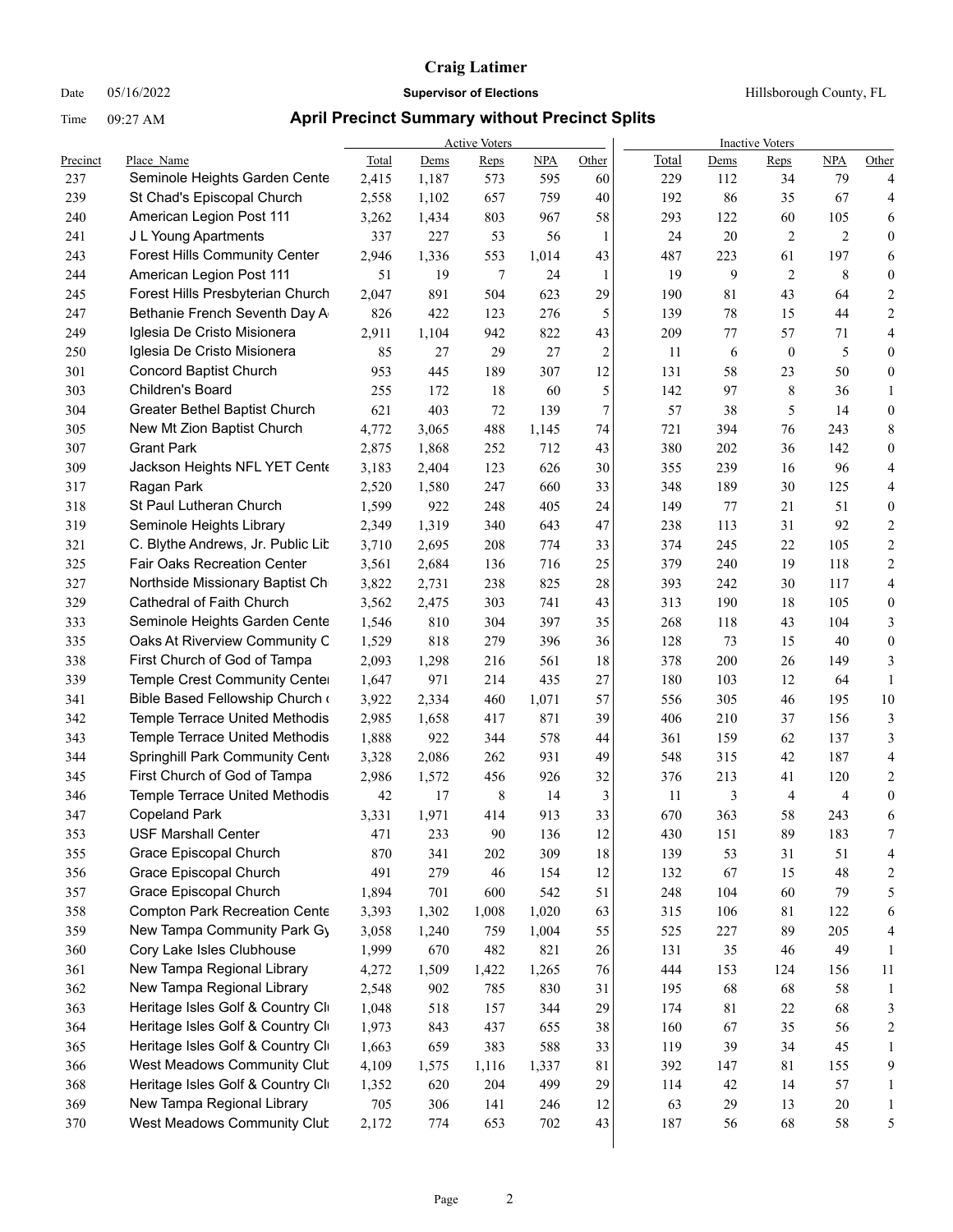Date 05/16/2022 **Supervisor of Elections Supervisor of Elections** Hillsborough County, FL

|          |                                      |       |       | <b>Active Voters</b> |            |       |       |                | <b>Inactive Voters</b> |             |                  |
|----------|--------------------------------------|-------|-------|----------------------|------------|-------|-------|----------------|------------------------|-------------|------------------|
| Precinct | Place Name                           | Total | Dems  | Reps                 | <b>NPA</b> | Other | Total | Dems           | Reps                   | <b>NPA</b>  | Other            |
| 371      | New Tampa Community Park Gy          | 1,417 | 560   | 275                  | 555        | 27    | 111   | 49             | 14                     | 45          | 3                |
| 372      | New Tampa Regional Library           | 1,009 | 342   | 372                  | 273        | 22    | 127   | 46             | 33                     | 43          | 5                |
| 373      | New Tampa Regional Library           | 330   | 157   | 58                   | 105        | 10    | 64    | 26             | 9                      | 28          | $\mathbf{1}$     |
| 401      | <b>Wesley Memorial United Methoc</b> | 3,406 | 1,082 | 1,189                | 1,049      | 86    | 317   | 112            | 83                     | 118         | $\overline{4}$   |
| 403      | <b>Calvary Community Church</b>      | 3,058 | 1,267 | 708                  | 1,022      | 61    | 319   | 127            | 50                     | 139         | 3                |
| 404      | Wesley Memorial United Methoc        | 1,257 | 331   | 529                  | 374        | 23    | 125   | 31             | 28                     | 63          | 3                |
| 405      | <b>Calvary Community Church</b>      | 1,833 | 771   | 390                  | 618        | 54    | 390   | 158            | 65                     | 158         | 9                |
| 407      | Town N Country Park                  | 3,058 | 1,227 | 745                  | 1,056      | 30    | 237   | 105            | 28                     | 104         | $\boldsymbol{0}$ |
| 410      | <b>Bay West Club</b>                 | 1,990 | 810   | 450                  | 696        | 34    | 279   | 118            | 45                     | 113         | 3                |
| 411      | Town N Country Regional Librar       | 2,772 | 1,133 | 690                  | 917        | 32    | 263   | 106            | 49                     | 106         | $\mathbf{2}$     |
| 412      | Tampa Korean Seventh Day Adv         | 3,442 | 1,085 | 1,200                | 1,084      | 73    | 396   | 138            | 84                     | 170         | $\overline{4}$   |
| 413      | Bay West Club                        | 1,416 | 534   | 408                  | 455        | 19    | 153   | 50             | 27                     | 72          | 4                |
| 414      | <b>Cuban Civic Club</b>              | 3,973 | 1,755 | 777                  | 1,393      | 48    | 388   | 165            | 46                     | 172         | 5                |
| 415      | Peace Baptist Church of Town a       | 3,328 | 1,313 | 926                  | 1,051      | 38    | 244   | 94             | 53                     | 95          | $\overline{c}$   |
| 421      | Town N Country Regional Librar       | 2,667 | 1,088 | 698                  | 843        | 38    | 159   | 56             | 42                     | 59          | $\sqrt{2}$       |
| 422      | Town N Country Regional Librar       | 2,960 | 1,219 | 700                  | 1,000      | 41    | 213   | 87             | 43                     | 83          | $\boldsymbol{0}$ |
| 423      | Tampa Korean Seventh Day Adv         | 2,745 | 1,139 | 652                  | 914        | 40    | 221   | 99             | 40                     | 81          | $\mathbf{1}$     |
| 429      | Northwest Tampa Church Of Chi        | 3,122 | 1,248 | 787                  | 1,045      | 42    | 241   | 85             | 59                     | 94          | 3                |
| 430      | Northwest Tampa Church Of Chi        | 1,228 | 478   | 283                  | 444        | 23    | 96    | 38             | 19                     | 39          | $\boldsymbol{0}$ |
| 431      | <b>Cuban Civic Club</b>              | 3,557 | 1,210 | 1,197                | 1,098      | 52    | 181   | 68             | 46                     | 67          | $\boldsymbol{0}$ |
| 433      | Westchase Swim and Tennis Ce         | 1,135 | 344   | 506                  | 247        | 38    | 92    | 28             | 32                     | 31          | $\mathbf{1}$     |
| 434      | Tampa Shores Baptist Church          | 4,124 | 1,415 | 1,195                | 1,421      | 93    | 534   | 190            | 125                    | 211         | 8                |
| 451      | Tampa First Church of the Nazar      | 3,358 | 1,331 | 966                  | 1,033      | 28    | 163   | 60             | 31                     | 71          | $\mathbf{1}$     |
| 454      | <b>ALTAR Church</b>                  | 2,481 | 1,106 | 554                  | 780        | 41    | 378   | 187            | 40                     | 149         | $\overline{2}$   |
| 455      | First Hispanic Presbyterian Chur     | 1,954 | 791   | 513                  | 629        | 21    | 219   | 86             | 31                     | 101         | $\mathbf{1}$     |
| 457      | Grace Family Church - Waters         | 2,870 | 1,074 | 781                  | 986        | 29    | 147   | 59             | 13                     | 74          | $\mathbf{1}$     |
| 459      | Oak Grove United Methodist Ch        | 3,818 | 1,680 | 896                  | 1,179      | 63    | 649   | 274            | 93                     | 270         | 12               |
| 461      | Oak Grove United Methodist Ch        | 1,135 | 477   | 300                  | 343        | 15    | 88    | 37             | 20                     | 31          | $\boldsymbol{0}$ |
| 462      | Oak Grove United Methodist Ch        | 299   | 121   | 93                   | 81         | 4     | 15    | $\overline{2}$ | 6                      | 6           | $\mathbf{1}$     |
| 463      | Grace Family Church - Waters         | 2,023 | 863   | 376                  | 751        | 33    | 296   | 126            | 31                     | 134         | 5                |
| 500      | Westchase Swim and Tennis Ce         | 5,128 | 1,565 | 1,982                | 1,479      | 102   | 404   | 118            | 141                    | 138         | $\boldsymbol{7}$ |
| 501      | Maureen B. Gauzza Public Libra       | 1,891 | 659   | 611                  | 583        | 38    | 89    | 21             | 23                     | 43          | $\sqrt{2}$       |
| 502      | American Legion Post 152             | 1,856 | 681   | 500                  | 626        | 49    | 208   | 69             | 41                     | 95          | $\mathfrak z$    |
| 503      | Carrollwood Seventh Day Adven        | 3,784 | 1,449 | 1,042                | 1,245      | 48    | 252   | 114            | 46                     | 89          | 3                |
| 504      | Plantation Homeowners Clubhou        | 3,443 | 1,486 | 745                  | 1,170      | 42    | 215   | 91             | 39                     | 84          | 1                |
| 505      | Hope Christian School                | 4,512 | 1,721 | 1,195                | 1,507      | 89    | 304   | 106            | 71                     | 124         | 3                |
| 506      | Maureen B. Gauzza Public Libra       | 1,488 | 363   | 581                  | 514        | 30    | 110   | 28             | 40                     | $40\,$      | $\overline{c}$   |
| 507      | Maureen B. Gauzza Public Libra       | 2,848 | 976   | 857                  | 963        | 52    | 265   | 91             | 66                     | 107         | 1                |
| 508      | Maureen B. Gauzza Public Libra       | 3,036 | 885   | 1,186                | 900        | 65    | 263   | 66             | 92                     | 100         | 5                |
| 509      | Carrollwood Cultural Center          | 1,877 | 624   | 668                  | 551        | 34    | 113   | 35             | $30\,$                 | 46          | $\boldsymbol{2}$ |
| 510      | St Paul Catholic Church              | 2,357 | 806   | 954                  | 566        | 31    | 164   | 60             | 46                     | 55          | 3                |
| 511      | Carrollwood Cultural Center          | 3,044 | 1,195 | 878                  | 923        | 48    | 233   | 106            | $38\,$                 | 85          | 4                |
| 512      | Maureen B. Gauzza Public Libra       | 1,423 | 444   | 457                  | 488        | 34    | 134   | 40             | 37                     | 53          | 4                |
| 513      | Village Presbyterian Church          | 978   | 318   | 426                  | 211        | 23    | 52    | 16             | 26                     | 10          | $\boldsymbol{0}$ |
| 514      | <b>Bible Based Fellowship Church</b> | 1,655 | 597   | 670                  | 358        | 30    | 110   | 35             | 39                     | 34          | $\overline{c}$   |
| 516      | Carrollwood Baptist Church           | 2,394 | 882   | 835                  | 617        | 60    | 138   | 52             | 48                     | 37          | $\mathbf{1}$     |
| 517      | Northdale Regional Park & Recr       | 1,861 | 632   | 686                  | 512        | 31    | 177   | 66             | 53                     | 57          | $\mathbf{1}$     |
| 518      | Keystone Bible Church                | 773   | 172   | 444                  | 149        | 8     | 29    | 8              | 12                     | $\,$ 8 $\,$ | $\mathbf{1}$     |
| 519      | Bible Based Fellowship Church        | 2,239 | 782   | 746                  | 675        | 36    | 140   | 43             | 48                     | 47          | $\sqrt{2}$       |
| 520      | Country Place Park                   | 1,303 | 496   | 385                  | 406        | 16    | 72    | 25             | 23                     | 24          | $\boldsymbol{0}$ |
|          |                                      |       |       |                      |            |       |       |                |                        |             |                  |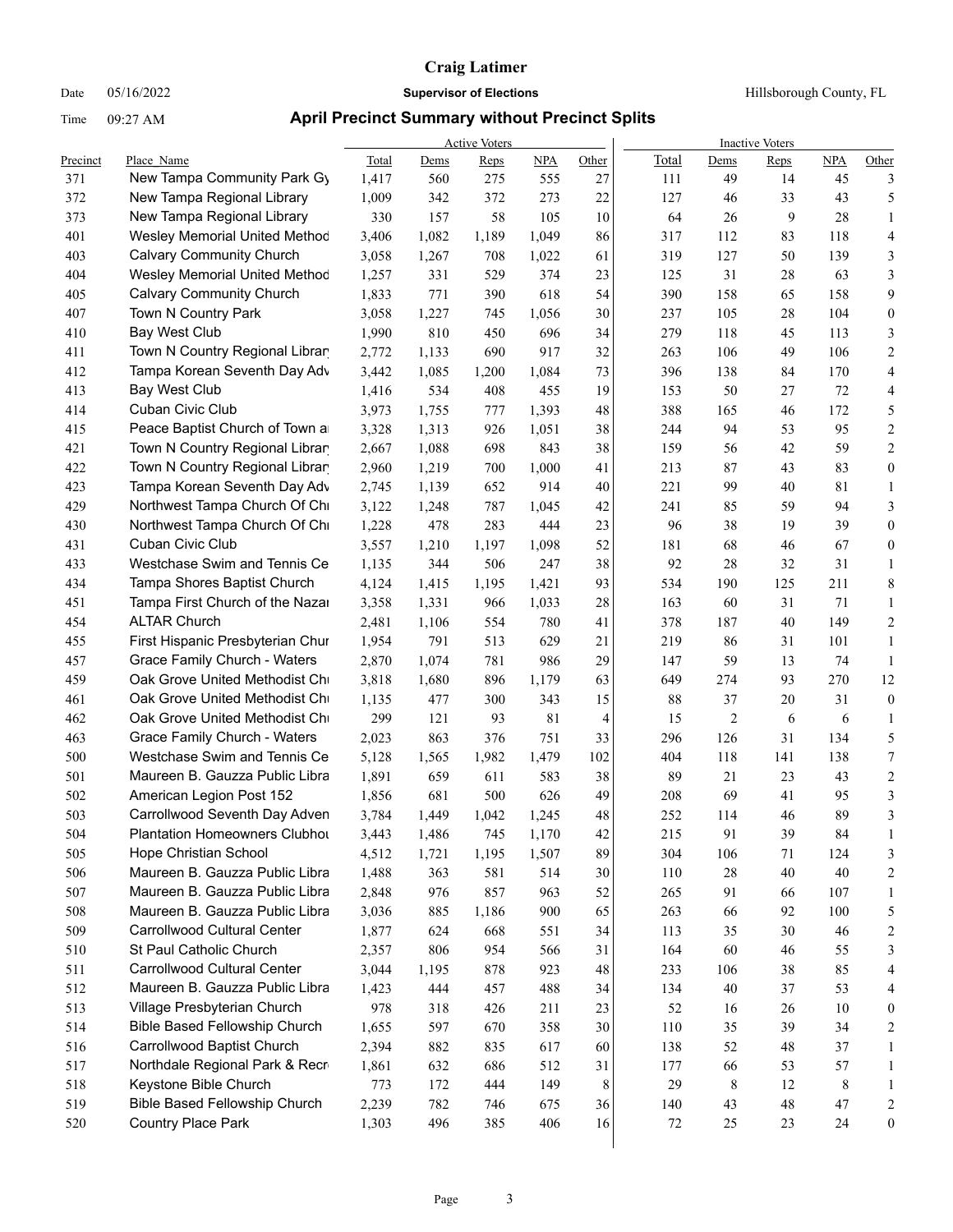Date 05/16/2022 **Supervisor of Elections Supervisor of Elections** Hillsborough County, FL

|          |                                                          |       |       | <b>Active Voters</b> |       |                |       |                | <b>Inactive Voters</b> |            |                          |
|----------|----------------------------------------------------------|-------|-------|----------------------|-------|----------------|-------|----------------|------------------------|------------|--------------------------|
| Precinct | Place Name                                               | Total | Dems  | Reps                 | NPA   | Other          | Total | Dems           | Reps                   | <b>NPA</b> | Other                    |
| 521      | <b>Country Place Park</b>                                | 2,775 | 939   | 962                  | 828   | 46             | 123   | 52             | 35                     | 36         | $\boldsymbol{0}$         |
| 522      | St Marks Episcopal Church                                | 1,356 | 427   | 517                  | 387   | 25             | 61    | 17             | 23                     | 20         | 1                        |
| 523      | St Marks Episcopal Church                                | 3,764 | 1,345 | 1,197                | 1,158 | 64             | 294   | 113            | 90                     | 88         | 3                        |
| 524      | Carrollwood Baptist Church                               | 1,710 | 636   | 511                  | 534   | 29             | 84    | 32             | 21                     | 30         | $\mathbf{1}$             |
| 525      | Faith Family Worship Center                              | 3,937 | 1,297 | 1,502                | 1,068 | 70             | 252   | 83             | 85                     | 81         | 3                        |
| 526      | Ed Radice Sports Complex Base                            | 1,630 | 438   | 736                  | 424   | 32             | 87    | 17             | 35                     | 35         | $\boldsymbol{0}$         |
| 527      | Philippine Art and Cultural Found                        | 5,449 | 1,404 | 2,231                | 1,717 | 97             | 290   | 76             | 115                    | 94         | 5                        |
| 528      | Austin Davis Public Library                              | 2,826 | 627   | 1,486                | 662   | 51             | 128   | 30             | 57                     | 40         | $\mathbf{1}$             |
| 529      | Journey A Christian Church                               | 3,533 | 966   | 1,574                | 937   | 56             | 158   | 34             | 69                     | 55         | $\boldsymbol{0}$         |
| 530      | Philippine Art and Cultural Found                        | 1,609 | 361   | 695                  | 512   | 41             | 111   | 28             | 44                     | 38         | $\mathbf{1}$             |
| 531      | Keystone Bible Church                                    | 3,858 | 1,014 | 1,740                | 1,030 | 74             | 204   | 62             | 67                     | 71         | $\overline{4}$           |
| 532      | Journey A Christian Church                               | 637   | 137   | 340                  | 153   | 7              | 30    | 4              | 14                     | 12         | $\boldsymbol{0}$         |
| 533      | All Saints Lutheran Church                               | 3,440 | 1,141 | 1,266                | 975   | 58             | 215   | 79             | 57                     | 77         | $\overline{2}$           |
| 534      | Northdale Regional Park & Recr                           | 2,448 | 1,004 | 643                  | 743   | 58             | 292   | 126            | 55                     | 108        | $\mathfrak{Z}$           |
| 535      | Lake Carlton Arms Apartments                             | 2,133 | 844   | 615                  | 614   | 60             | 261   | 99             | 72                     | 83         | $\boldsymbol{7}$         |
| 536      | <b>Grace Family Church</b>                               | 1,084 | 259   | 463                  | 343   | 19             | 59    | 13             | 21                     | 25         | $\boldsymbol{0}$         |
| 537      | J F Swartsel Masonic Lodge 251                           | 886   | 237   | 406                  | 232   | 11             | 31    | 11             | 10                     | 10         | $\boldsymbol{0}$         |
| 538      | <b>Grace Family Church</b>                               | 3,136 | 840   | 1,353                | 893   | 50             | 151   | 53             | 57                     | 38         | 3                        |
| 539      | J F Swartsel Masonic Lodge 251                           | 1,490 | 427   | 580                  | 456   | 27             | 67    | 14             | 25                     | 28         | $\boldsymbol{0}$         |
| 540      | J F Swartsel Masonic Lodge 251                           | 1,048 | 256   | 433                  | 343   | 16             | 55    | 14             | 22                     | 18         | 1                        |
| 541      | <b>Grace Family Church</b>                               | 326   | 55    | 170                  | 99    | $\overline{c}$ | 17    | $\mathbf{1}$   | 9                      | 7          | $\boldsymbol{0}$         |
| 542      | <b>Grace Family Church</b>                               | 494   | 132   | 217                  | 139   | 6              | 15    | $\overline{c}$ | 8                      | 5          | $\boldsymbol{0}$         |
| 550      | Grace Lutheran Church                                    | 947   | 283   | 444                  | 201   | 19             | 58    | 19             | 22                     | 17         | $\boldsymbol{0}$         |
| 551      | <b>Carrollwood Recreation Center</b>                     | 1,934 | 604   | 903                  | 401   | 26             | 76    | 24             | 29                     | 22         | $\mathbf{1}$             |
| 552      | <b>Carrollwood Recreation Center</b>                     | 1,878 | 694   | 691                  | 455   | 38             | 136   | 52             | 29                     | 52         | 3                        |
| 554      | Grace Lutheran Church                                    | 1,302 | 465   | 492                  | 321   | 24             | 129   | 37             | 40                     | 50         | $\mathbf{2}$             |
| 555      | Mission Hill Church Lake Carroll                         | 1,090 | 436   | 365                  | 271   | 18             | 84    | 35             | 30                     | 18         | $\mathbf{1}$             |
| 557      | Roy Haynes Park                                          | 2,190 | 876   | 625                  | 651   | 38             | 250   | 101            | 42                     | 102        | 5                        |
| 559      | University Baptist Church                                | 1,980 | 1,122 | 239                  | 579   | 40             | 574   | 311            | 48                     | 208        | $\boldsymbol{7}$         |
| 560      | <b>Unisen Senior Living</b>                              | 169   | 87    | 54                   | 27    | 1              | 28    | 11             | 10                     | 7          | $\boldsymbol{0}$         |
| 561      | Concordia Village                                        | 308   | 127   | 140                  | 40    | 1              | 17    | 4              | 10                     | 3          | $\boldsymbol{0}$         |
| 562      | University Area Community Cent                           | 3,805 | 1,996 | 523                  | 1,179 | 107            | 1,059 | 469            | 141                    | 432        | 17                       |
| 563      | University Area Community Cent                           | 3,316 | 1,709 | 375                  | 1,168 | 64             | 680   | 328            | 58                     | 287        | 7                        |
| 565      | Boy Scouts of America, GTBAC                             | 421   | 192   | 72                   | 150   | 7              | 95    | 46             | 13                     | 34         | $\sqrt{2}$               |
| 566      | University Area Community Cent                           | 2,502 | 1,533 | 180                  | 759   | $30\,$         | 724   | 417            | 44                     | 258        | $\overline{\phantom{0}}$ |
| 567      | University Area Community Cent                           | 1,325 | 795   | 107                  | 401   | 22             | 372   | 211            | 47                     | 108        | 6                        |
| 569      | <b>Buchanan Baptist Church</b>                           | 2,608 | 997   | 879                  | 691   | 41             | 212   | 86             | 47                     | 76         | 3                        |
| 571      | <b>Celebration Church</b>                                | 1,926 | 811   | 542                  | 539   | 34             | 252   | 112            | 43                     | 93         | 4                        |
| 573      | Boy Scouts of America, GTBAC                             | 443   | 187   | 107                  | 142   | 7              | 89    | 40             | $20\,$                 | 28         | 1                        |
| 574      | Lake Magdalene United Methodi                            | 2,618 | 950   | 932                  | 681   | 55             | 195   | 75             | 34                     | 80         | 6                        |
| 575      | County Children Services Athleti                         | 2,255 | 770   | 875                  | 576   | 34             | 124   | 40             | 39                     | 40         | 5                        |
| 577      | Jimmie B. Keel Regional Library                          | 4,025 | 1,440 | 1,322                | 1,199 | 64             | 309   | 126            | 61                     | 120        | $\overline{c}$           |
| 578      | Jimmie B. Keel Regional Library                          | 1,739 | 581   | 674                  | 460   | 24             | 158   | 69             | $\sqrt{48}$            | $40\,$     | 1                        |
| 579      | <b>Celebration Church</b>                                | 2,618 | 745   | 1,247                | 573   | 53             | 144   | 46             | 52                     | 43         | 3                        |
| 581      | New Tampa Baptist Church                                 | 2,470 | 1,022 | 653                  | 753   | 42             | 385   | 165            | 65                     | 146        | 9                        |
| 583      | Lake Forest HOA Inc Clubhouse                            | 1,637 | 724   | 396                  | 487   | 30             | 217   | 96             | 38                     | 77         | 6                        |
| 584      | Lake Forest HOA Inc Clubhouse                            | 1,452 | 722   | 271                  | 420   | 39             | 278   | 120            | 47                     | 108        | 3                        |
| 585      | Community of Christ Church                               | 2,673 | 837   | 1,076                | 721   | 39             | 131   | 35             | 51                     | 43         | 2                        |
| 587      | River Of Life Church<br>First United Methodist Church of | 2,717 | 845   | 1,208                | 623   | 41             | 150   | 48             | 55                     | 44         | 3                        |
| 589      |                                                          | 2,296 | 611   | 978                  | 670   | 37             | 130   | 31             | 45                     | 53         | $\mathbf{1}$             |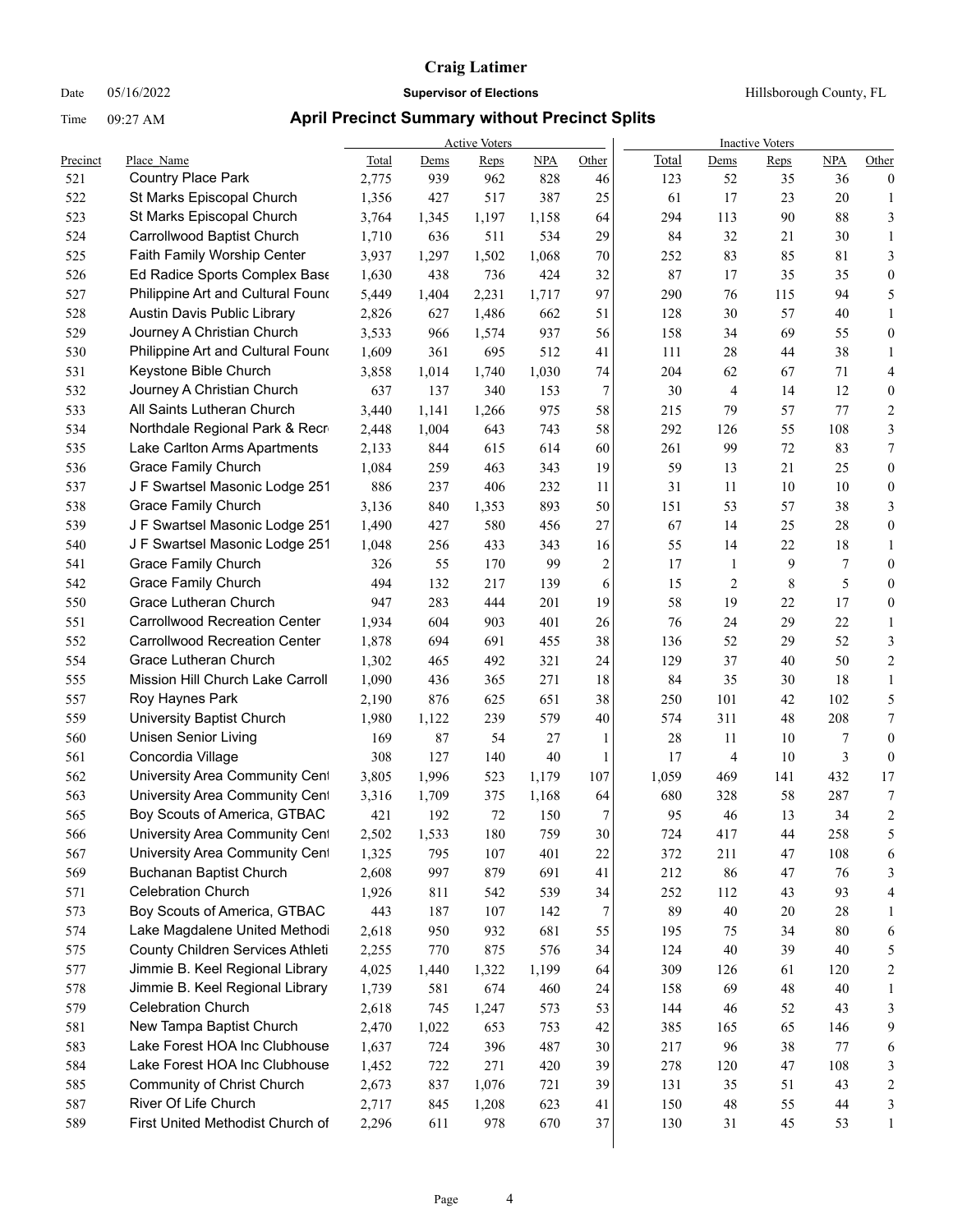Date 05/16/2022 **Supervisor of Elections Supervisor of Elections** Hillsborough County, FL

|          |                                                              |              |              | <b>Active Voters</b> |            |          | <b>Inactive Voters</b> |           |              |           |                  |  |  |
|----------|--------------------------------------------------------------|--------------|--------------|----------------------|------------|----------|------------------------|-----------|--------------|-----------|------------------|--|--|
| Precinct | Place Name                                                   | Total        | Dems         | Reps                 | NPA        | Other    | Total                  | Dems      | <b>Reps</b>  | NPA       | Other            |  |  |
| 591      | First United Methodist Church of                             | 3,697        | 962          | 1,837                | 834        | 64       | 197                    | 54        | 75           | 67        | 1                |  |  |
| 595      | Lutz Civic Center                                            | 3,222        | 857          | 1,491                | 821        | 53       | 153                    | 47        | 56           | 48        | 2                |  |  |
| 601      | East Chelsea Baptist Church<br>Eastlake Park Civic Club      | 3,010<br>532 | 1,646<br>216 | 486<br>149           | 843<br>163 | 35       | 307<br>45              | 149<br>21 | 43<br>8      | 111<br>16 | 4                |  |  |
| 605      |                                                              |              |              |                      |            | 4        |                        |           |              |           | 0                |  |  |
| 613      | Living Faith Assembly of God                                 | 1,430        | 1,005        | 92                   | 322        | 11       | 174                    | 102       | 12           | 60        | $\boldsymbol{0}$ |  |  |
| 617      | Bible Based Fellowship Church                                | 2,872        | 1,920        | 265                  | 654        | 33       | 303                    | 187       | 21           | 92        | 3                |  |  |
| 622      | Grace Family Church Temple Te                                | 1,298        | 714          | 198                  | 365        | 21       | 107                    | 55        | 14           | 36        | $\overline{c}$   |  |  |
| 623      | East Chelsea Baptist Church<br>Unitarian Universalist Church | 2,069        | 1,179        | 259                  | 593        | 38       | 356                    | 192       | 31           | 130       | 3                |  |  |
| 625      |                                                              | 1,190        | 480          | 279                  | 412        | 19       | 122                    | 49        | 22           | 50        | $\mathbf{1}$     |  |  |
| 626      | Grace Family Church Temple Te                                | 1,165        | 565          | 220                  | 351        | 29       | 109                    | 49        | 24           | 34        | $\overline{c}$   |  |  |
| 629      | First Missionary Baptist Church                              | 3,426        | 1,375        | 943                  | 1,035      | 73       | 238                    | 77        | 62           | 96        | 3                |  |  |
| 631      | Thonotosassa Branch Library                                  | 1,673        | 485          | 676                  | 474        | 38       | 157                    | 44        | 40           | 67        | 6                |  |  |
| 633      | Fellowship Baptist Church                                    | 2,166        | 529          | 1,078                | 520        | 39       | 122                    | 29        | 46           | 46        | $\mathbf{1}$     |  |  |
| 635      | Sterling Heights Recreation Cen                              | 2,372        | 1,026        | 672                  | 636        | 38       | 194                    | 73        | 45           | 72        | 4                |  |  |
| 636      | Sterling Heights Recreation Cen                              | 428          | 157          | 153                  | 110        | 8        | 27                     | 8         | 7            | 12        | 0                |  |  |
| 637      | Sterling Heights Recreation Cen                              | 65           | 43           | 10                   | 12         | $\theta$ | 13                     | 6         | $\mathbf{1}$ | 6         | $\boldsymbol{0}$ |  |  |
| 639      | East Thonotosassa Baptist Chur                               | 1,016        | 232          | 521                  | 252        | 11       | 59                     | 14        | 21           | 24        | $\boldsymbol{0}$ |  |  |
| 641      | <b>Hillel Jewish Student Center</b>                          | 1,655        | 878          | 212                  | 538        | 27       | 316                    | 154       | 33           | 124       | 5                |  |  |
| 643      | Hillel Jewish Student Center                                 | 690          | 365          | 84                   | 226        | 15       | 129                    | 74        | 13           | 38        | 4                |  |  |
| 650      | Mission Hill Church                                          | 1,198        | 683          | 144                  | 354        | 17       | 215                    | 117       | 27           | 66        | 5                |  |  |
| 651      | <b>Woodmont Clubhouse</b>                                    | 1,612        | 692          | 496                  | 394        | 30       | 107                    | 40        | 24           | 43        | $\boldsymbol{0}$ |  |  |
| 652      | Orange River Estates HOA Club                                | 1,578        | 762          | 346                  | 444        | 26       | 126                    | 53        | 21           | 50        | 2                |  |  |
| 653      | <b>Woodmont Clubhouse</b>                                    | 1,802        | 718          | 601                  | 446        | 37       | 104                    | 34        | 28           | 39        | 3                |  |  |
| 654      | Mission Hill Church                                          | 1,092        | 591          | 180                  | 304        | 17       | 147                    | 76        | 15           | 54        | $\overline{c}$   |  |  |
| 655      | St Catherine's Episcopal Church                              | 2,056        | 844          | 678                  | 496        | 38       | 130                    | 55        | 29           | 43        | 3                |  |  |
| 657      | Fowler Avenue Baptist Church                                 | 1,443        | 623          | 407                  | 383        | 30       | 128                    | 45        | 30           | 49        | 4                |  |  |
| 658      | Unitarian Universalist Church                                | 1,510        | 778          | 238                  | 469        | 25       | 251                    | 106       | 40           | 98        | 7                |  |  |
| 659      | <b>Family Recreation Complex</b>                             | 1,989        | 888          | 596                  | 461        | 44       | 171                    | 82        | 27           | 56        | 6                |  |  |
| 661      | <b>Woodmont Clubhouse</b>                                    | 1,522        | 756          | 376                  | 370        | $20\,$   | 115                    | 55        | 26           | 34        | $\boldsymbol{0}$ |  |  |
| 662      | Fowler Avenue Baptist Church                                 | 675          | 304          | 187                  | 176        | 8        | 46                     | 18        | 14           | 13        | $\mathbf{1}$     |  |  |
| 671      | Pebble Creek Golf Club                                       | 6,360        | 2,404        | 1,715                | 2,128      | 113      | 610                    | 195       | 166          | 237       | 12               |  |  |
| 673      | St Mark the Evangelist Catholic                              | 3,720        | 1,511        | 917                  | 1,224      | 68       | 383                    | 142       | 93           | 143       | 5                |  |  |
| 700      | The Palmetto Club at FishHawk                                | 772          | 189          | 310                  | 258        | 15       | 68                     | 12        | 30           | 25        | 1                |  |  |
| 701      | The Palmetto Club at FishHawk                                | 4,961        | 1,191        | 2,051                | 1,599      | 120      | 549                    | 114       | 245          | 184       | 6                |  |  |
| 702      | The Palmetto Club at FishHawk                                | 984          | 244          | 432                  | 282        | 26       | 54                     | -14       | 16           | 23        | $\mathbf{1}$     |  |  |
| 703      | <b>Grace Community United Metho</b>                          | 1,687        | 331          | 941                  | 386        | 29       | 89                     | 16        | 37           | 34        | 2                |  |  |
| 704      | The Palmetto Club at FishHawk                                | 849          | 172          | 416                  | 242        | 19       | 36                     | 6         | 15           | 12        | 3                |  |  |
| 705      | Keysville Assembly Of God                                    | 908          | 131          | 576                  | 188        | 13       | 38                     | 7         | 20           | 11        | $\boldsymbol{0}$ |  |  |
| 706      | Keysville Recreation Center                                  | 1,555        | 280          | 854                  | 398        | 23       | 88                     | 20        | 31           | 36        | 1                |  |  |
| 707      | Ahava Baptist Church                                         | 1,722        | 378          | 855                  | 452        | 37       | 134                    | 32        | 51           | 50        | 1                |  |  |
| 708      | The Palmetto Club at FishHawk                                | 3,936        | 918          | 1,751                | 1,175      | 92       | 283                    | 61        | 111          | 103       | 8                |  |  |
| 709      | Lone Oak Baptist Church                                      | 2,575        | 583          | 1,220                | 730        | 42       | 136                    | 30        | 52           | 53        | 1                |  |  |
| 710      | The Palmetto Club at FishHawk                                | 1,426        | 333          | 622                  | 446        | 25       | 129                    | 23        | 49           | 57        | $\boldsymbol{0}$ |  |  |
| 711      | Parkway Baptist Church                                       | 1,282        | 244          | 687                  | 322        | 29       | 51                     | 11        | 20           | $20\,$    | 0                |  |  |
| 712      | The Palmetto Club at FishHawk                                | 2,340        | 568          | 1,005                | 715        | 52       | 152                    | 34        | 61           | 54        | 3                |  |  |
| 713      | <b>Bealsville Community Center</b>                           | 2,224        | 861          | 753                  | 560        | 50       | 124                    | 55        | 24           | 45        | $\boldsymbol{0}$ |  |  |
| 721      | First Baptist Church of Dover                                | 3,328        | 812          | 1,441                | 1,012      | 63       | 235                    | 75        | 56           | 102       | 2                |  |  |
| 750      | Plant City Community Church of                               | 3,396        | 824          | 1,701                | 817        | 54       | 198                    | 54        | 68           | 73        | 3                |  |  |
| 751      | GracePoint Church                                            | 3,030        | 752          | 1,495                | 725        | 58       | 265                    | 65        | 98           | 97        | 5                |  |  |
| 753      | Sadye Gibbs Martin Community                                 | 3,811        | 2,024        | 805                  | 934        | 48       | 260                    | 98        | 44           | 114       | 4                |  |  |
|          |                                                              |              |              |                      |            |          |                        |           |              |           |                  |  |  |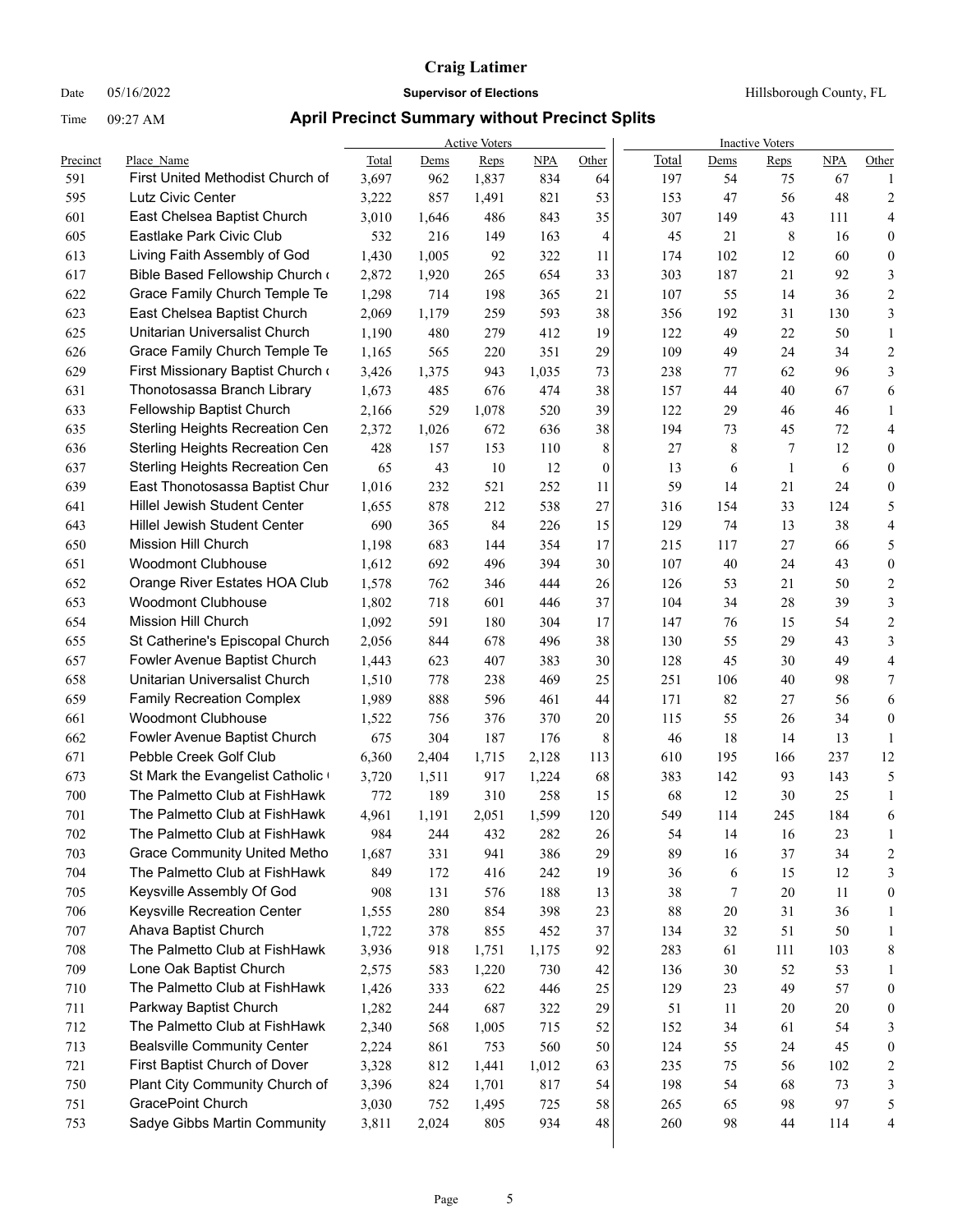Date 05/16/2022 **Supervisor of Elections Supervisor of Elections** Hillsborough County, FL

| Place Name<br><b>NPA</b><br>Other<br>Total<br><b>NPA</b><br>Precinct<br>Total<br>Reps<br>Dems<br>Reps<br>Dems<br>First Assembly of God<br>612<br>54<br>754<br>2,234<br>670<br>915<br>37<br>142<br>44<br>3<br>41<br>33<br>$\overline{c}$<br>755<br>First Church of God of Plant City<br>1,322<br>407<br>486<br>396<br>150<br>49<br>47<br>52<br>757<br>128<br>7<br>American Legion Post 26<br>3,904<br>1,133<br>1,252<br>68<br>326<br>125<br>1,451<br>66<br>759<br>87<br>5<br><b>Bruton Memorial Library</b><br>3,813<br>1,035<br>1,581<br>1,117<br>80<br>242<br>76<br>74<br>761<br><b>Bethany Baptist Church</b><br>52<br>50<br>3,650<br>704<br>2,028<br>866<br>179<br>74<br>51<br>4<br>763<br>Hope Lutheran Church<br>918<br>378<br>281<br>$22\,$<br>75<br>20<br>28<br>237<br>26<br>$\mathbf{1}$<br>5<br>764<br>Knights Baptist Church<br>165<br>53<br>57<br>50<br>2,538<br>597<br>1,254<br>654<br>33<br>765<br>Knights Baptist Church<br>2,042<br>360<br>1,117<br>534<br>31<br>111<br>16<br>54<br>40<br>$\mathbf{1}$<br>767<br>Springhead Civic Center<br>39<br>47<br>$\boldsymbol{0}$<br>2,618<br>722<br>1,158<br>697<br>41<br>126<br>40<br>769<br>Faith Temple Assembly of God<br>37<br>51<br>38<br>2,193<br>408<br>1,260<br>488<br>114<br>24<br>$\mathbf{1}$<br>801<br>Winthrop Barn Theatre<br>67<br>58<br>49<br>2,428<br>805<br>825<br>731<br>179<br>71<br>$\mathbf{1}$<br>Overflow Church<br>802<br>38<br>623<br>778<br>610<br>133<br>43<br>46<br>43<br>$\mathbf{1}$<br>2,049<br>Overflow Church<br>803<br>368<br>274<br>15<br>93<br>33<br>35<br>942<br>285<br>24<br>Presbyterian Church of Blooming<br>804<br>4,107<br>1,224<br>63<br>379<br>107<br>6<br>1,635<br>1,185<br>151<br>115<br>Overflow Church<br>805<br>25<br>22<br>1,725<br>416<br>852<br>421<br>36<br>91<br>42<br><b>Bloomingdale Golf Club</b><br>65<br>806<br>2,349<br>557<br>1,103<br>649<br>40<br>195<br>38<br>91<br>807<br>22<br><b>Bloomingdale Youth Sports Asso</b><br>838<br>182<br>350<br>284<br>76<br>24<br>30<br>21<br>808<br>1,915<br><b>Bloomingdale Youth Sports Assc</b><br>589<br>744<br>549<br>33<br>164<br>60<br>56<br>44<br>809<br>15<br>48<br><b>Bloomingdale Regional Library</b><br>657<br>286<br>180<br>10<br>17<br>21<br>176<br>810<br><b>Bell Shoals Baptist Church</b><br>788<br>$47\,$<br>42<br>62<br>52<br>2,653<br>1,117<br>701<br>156<br>811<br><b>Bell Shoals Baptist Church</b><br>47<br>54<br>47<br>2,871<br>794<br>1,253<br>769<br>55<br>152<br>813<br>Centerpoint Church<br>4,897<br>2,117<br>1,280<br>88<br>375<br>109<br>149<br>112<br>1,412<br><b>River Hills Country Club</b><br>814<br>2,401<br>461<br>1,296<br>599<br>45<br>186<br>26<br>101<br>56<br>Centerpoint Church<br>17<br>57<br>21<br>815<br>1,160<br>294<br>550<br>299<br>6<br>30<br>816<br>Pleasant Grove Assembly of Go<br>37<br>68<br>54<br>1,959<br>487<br>927<br>508<br>166<br>42<br>817<br><b>Centerpoint Church</b><br>1,723<br>89<br>106<br>4,076<br>1,099<br>268<br>71<br>90<br>1,165<br>818<br>Victory Baptist Church of Brando<br>53<br>3,317<br>1,027<br>1,252<br>985<br>232<br>77<br>70<br>84<br>819<br><b>Strawberry Ridge</b><br>619<br>351<br>$30\,$<br>92<br>30<br>1,411<br>411<br>44<br>17<br>820<br>Victory Baptist Church of Brando<br>982<br>289<br>99<br>3,159<br>897<br>1,224<br>56<br>96<br>86<br>821<br>Apostles Lutheran Church<br>79<br>4,232<br>1,399<br>1,298<br>84<br>340<br>117<br>137<br>1,451<br>Brandon Christian Church<br>825<br>3,014<br>979<br>1,110<br>869<br>56<br>276<br>95<br>75<br>96<br>827<br>Christ Community Church of Bra<br>2,515<br>806<br>976<br>686<br>47<br>161<br>57<br>51<br>52<br>828<br><b>Resurrection Catholic Church</b><br>428<br>394<br>20<br>7,950<br>1,931<br>2,587<br>202<br>3,263<br>169<br>1,044<br>829<br>Centro Cristiano Hispano<br>368<br>94<br>131<br>3,237<br>1,204<br>985<br>968<br>80<br>135<br>32<br>830<br>Kings Avenue Baptist Church<br>880<br>612<br>702<br>184<br>79<br>59<br>2,226<br>45<br>Kings Avenue Baptist Church<br>832<br>3,003<br>838<br>916<br>65<br>389<br>81<br>165<br>1,184<br>136<br>Arise Assembly of God at Brand<br>833<br>56<br>1,852<br>810<br>473<br>526<br>286<br>110<br>117<br>43<br>Christ Community Church of Bra<br>38<br>834<br>2,280<br>1,018<br>501<br>710<br>51<br>236<br>109<br>84<br>Limona Village Chapel United M<br>851<br>3,499<br>1,149<br>78<br>335<br>92<br>128<br>1,244<br>1,028<br>112<br>Progress Village Civic Center<br>852<br>4,774<br>2,028<br>1,045<br>136<br>1,113<br>423<br>215<br>448<br>1,565<br><b>Brandon Seventh Day Adventist</b><br>853<br>1,538<br>716<br>243<br>549<br>30<br>347<br>153<br>54<br>136<br>Progress Village Civic Center<br>854<br>5<br>3<br>109<br>26<br>41<br>42<br>13<br>5<br>$\bf{0}$<br>Brandon Masonic Lodge No 114<br>93<br>99<br>855<br>2,475<br>974<br>710<br>751<br>40<br>254<br>56<br>Cornerstone Baptist Church<br>856<br>59<br>3,581<br>1,339<br>1,040<br>254<br>91<br>100<br>1,138<br>64<br>857<br><b>Brandon Seventh Day Adventist</b><br>2,189<br>37<br>371<br>167<br>64<br>133<br>955<br>455<br>742<br><b>Brandon Community Center</b><br>858<br>1,701<br>598<br>535<br>535<br>33<br>178<br>$70\,$<br>31<br>74<br>First United Methodist of Seffner<br>38<br>38<br>860<br>1,508<br>550<br>493<br>433<br>32<br>111<br>34<br>862<br>Hillsborough County Fair Associ<br>271<br>39<br>9<br>58<br>78<br>3<br>11<br>19<br>132<br>863<br>Fellowship Baptist Church Valric<br>1,010<br>$30\,$<br>367<br>362<br>258<br>23<br>89<br>34<br>25<br>Hillsborough County Fair Associ<br>867<br>146<br>5,493<br>1,708<br>1,953<br>$77\,$<br>467<br>137<br>175<br>1,755 |  |  | <b>Active Voters</b> |  |  | <b>Inactive Voters</b> |                  |
|---------------------------------------------------------------------------------------------------------------------------------------------------------------------------------------------------------------------------------------------------------------------------------------------------------------------------------------------------------------------------------------------------------------------------------------------------------------------------------------------------------------------------------------------------------------------------------------------------------------------------------------------------------------------------------------------------------------------------------------------------------------------------------------------------------------------------------------------------------------------------------------------------------------------------------------------------------------------------------------------------------------------------------------------------------------------------------------------------------------------------------------------------------------------------------------------------------------------------------------------------------------------------------------------------------------------------------------------------------------------------------------------------------------------------------------------------------------------------------------------------------------------------------------------------------------------------------------------------------------------------------------------------------------------------------------------------------------------------------------------------------------------------------------------------------------------------------------------------------------------------------------------------------------------------------------------------------------------------------------------------------------------------------------------------------------------------------------------------------------------------------------------------------------------------------------------------------------------------------------------------------------------------------------------------------------------------------------------------------------------------------------------------------------------------------------------------------------------------------------------------------------------------------------------------------------------------------------------------------------------------------------------------------------------------------------------------------------------------------------------------------------------------------------------------------------------------------------------------------------------------------------------------------------------------------------------------------------------------------------------------------------------------------------------------------------------------------------------------------------------------------------------------------------------------------------------------------------------------------------------------------------------------------------------------------------------------------------------------------------------------------------------------------------------------------------------------------------------------------------------------------------------------------------------------------------------------------------------------------------------------------------------------------------------------------------------------------------------------------------------------------------------------------------------------------------------------------------------------------------------------------------------------------------------------------------------------------------------------------------------------------------------------------------------------------------------------------------------------------------------------------------------------------------------------------------------------------------------------------------------------------------------------------------------------------------------------------------------------------------------------------------------------------------------------------------------------------------------------------------------------------------------------------------------------------------------------------------------------------------------------------------------------------------------------------------------------------------------------------------------------------------------------------------------------------------------------------------------------------------------------------------------------------------------------------------------------------------------------------------------------------------------------------------------------------------------------------------------------------------------------------------------------------------------------------------------------------------------------------------------------------------------------------------------------------------------------------------------------------------------------------------------------------------------------------------------------------------------------------------------------------------------------------------------------------------------------------------------------------|--|--|----------------------|--|--|------------------------|------------------|
|                                                                                                                                                                                                                                                                                                                                                                                                                                                                                                                                                                                                                                                                                                                                                                                                                                                                                                                                                                                                                                                                                                                                                                                                                                                                                                                                                                                                                                                                                                                                                                                                                                                                                                                                                                                                                                                                                                                                                                                                                                                                                                                                                                                                                                                                                                                                                                                                                                                                                                                                                                                                                                                                                                                                                                                                                                                                                                                                                                                                                                                                                                                                                                                                                                                                                                                                                                                                                                                                                                                                                                                                                                                                                                                                                                                                                                                                                                                                                                                                                                                                                                                                                                                                                                                                                                                                                                                                                                                                                                                                                                                                                                                                                                                                                                                                                                                                                                                                                                                                                                                                                                                                                                                                                                                                                                                                                                                                                                                                                                                                                                                                         |  |  |                      |  |  |                        | Other            |
|                                                                                                                                                                                                                                                                                                                                                                                                                                                                                                                                                                                                                                                                                                                                                                                                                                                                                                                                                                                                                                                                                                                                                                                                                                                                                                                                                                                                                                                                                                                                                                                                                                                                                                                                                                                                                                                                                                                                                                                                                                                                                                                                                                                                                                                                                                                                                                                                                                                                                                                                                                                                                                                                                                                                                                                                                                                                                                                                                                                                                                                                                                                                                                                                                                                                                                                                                                                                                                                                                                                                                                                                                                                                                                                                                                                                                                                                                                                                                                                                                                                                                                                                                                                                                                                                                                                                                                                                                                                                                                                                                                                                                                                                                                                                                                                                                                                                                                                                                                                                                                                                                                                                                                                                                                                                                                                                                                                                                                                                                                                                                                                                         |  |  |                      |  |  |                        |                  |
|                                                                                                                                                                                                                                                                                                                                                                                                                                                                                                                                                                                                                                                                                                                                                                                                                                                                                                                                                                                                                                                                                                                                                                                                                                                                                                                                                                                                                                                                                                                                                                                                                                                                                                                                                                                                                                                                                                                                                                                                                                                                                                                                                                                                                                                                                                                                                                                                                                                                                                                                                                                                                                                                                                                                                                                                                                                                                                                                                                                                                                                                                                                                                                                                                                                                                                                                                                                                                                                                                                                                                                                                                                                                                                                                                                                                                                                                                                                                                                                                                                                                                                                                                                                                                                                                                                                                                                                                                                                                                                                                                                                                                                                                                                                                                                                                                                                                                                                                                                                                                                                                                                                                                                                                                                                                                                                                                                                                                                                                                                                                                                                                         |  |  |                      |  |  |                        |                  |
|                                                                                                                                                                                                                                                                                                                                                                                                                                                                                                                                                                                                                                                                                                                                                                                                                                                                                                                                                                                                                                                                                                                                                                                                                                                                                                                                                                                                                                                                                                                                                                                                                                                                                                                                                                                                                                                                                                                                                                                                                                                                                                                                                                                                                                                                                                                                                                                                                                                                                                                                                                                                                                                                                                                                                                                                                                                                                                                                                                                                                                                                                                                                                                                                                                                                                                                                                                                                                                                                                                                                                                                                                                                                                                                                                                                                                                                                                                                                                                                                                                                                                                                                                                                                                                                                                                                                                                                                                                                                                                                                                                                                                                                                                                                                                                                                                                                                                                                                                                                                                                                                                                                                                                                                                                                                                                                                                                                                                                                                                                                                                                                                         |  |  |                      |  |  |                        |                  |
|                                                                                                                                                                                                                                                                                                                                                                                                                                                                                                                                                                                                                                                                                                                                                                                                                                                                                                                                                                                                                                                                                                                                                                                                                                                                                                                                                                                                                                                                                                                                                                                                                                                                                                                                                                                                                                                                                                                                                                                                                                                                                                                                                                                                                                                                                                                                                                                                                                                                                                                                                                                                                                                                                                                                                                                                                                                                                                                                                                                                                                                                                                                                                                                                                                                                                                                                                                                                                                                                                                                                                                                                                                                                                                                                                                                                                                                                                                                                                                                                                                                                                                                                                                                                                                                                                                                                                                                                                                                                                                                                                                                                                                                                                                                                                                                                                                                                                                                                                                                                                                                                                                                                                                                                                                                                                                                                                                                                                                                                                                                                                                                                         |  |  |                      |  |  |                        |                  |
|                                                                                                                                                                                                                                                                                                                                                                                                                                                                                                                                                                                                                                                                                                                                                                                                                                                                                                                                                                                                                                                                                                                                                                                                                                                                                                                                                                                                                                                                                                                                                                                                                                                                                                                                                                                                                                                                                                                                                                                                                                                                                                                                                                                                                                                                                                                                                                                                                                                                                                                                                                                                                                                                                                                                                                                                                                                                                                                                                                                                                                                                                                                                                                                                                                                                                                                                                                                                                                                                                                                                                                                                                                                                                                                                                                                                                                                                                                                                                                                                                                                                                                                                                                                                                                                                                                                                                                                                                                                                                                                                                                                                                                                                                                                                                                                                                                                                                                                                                                                                                                                                                                                                                                                                                                                                                                                                                                                                                                                                                                                                                                                                         |  |  |                      |  |  |                        |                  |
|                                                                                                                                                                                                                                                                                                                                                                                                                                                                                                                                                                                                                                                                                                                                                                                                                                                                                                                                                                                                                                                                                                                                                                                                                                                                                                                                                                                                                                                                                                                                                                                                                                                                                                                                                                                                                                                                                                                                                                                                                                                                                                                                                                                                                                                                                                                                                                                                                                                                                                                                                                                                                                                                                                                                                                                                                                                                                                                                                                                                                                                                                                                                                                                                                                                                                                                                                                                                                                                                                                                                                                                                                                                                                                                                                                                                                                                                                                                                                                                                                                                                                                                                                                                                                                                                                                                                                                                                                                                                                                                                                                                                                                                                                                                                                                                                                                                                                                                                                                                                                                                                                                                                                                                                                                                                                                                                                                                                                                                                                                                                                                                                         |  |  |                      |  |  |                        |                  |
|                                                                                                                                                                                                                                                                                                                                                                                                                                                                                                                                                                                                                                                                                                                                                                                                                                                                                                                                                                                                                                                                                                                                                                                                                                                                                                                                                                                                                                                                                                                                                                                                                                                                                                                                                                                                                                                                                                                                                                                                                                                                                                                                                                                                                                                                                                                                                                                                                                                                                                                                                                                                                                                                                                                                                                                                                                                                                                                                                                                                                                                                                                                                                                                                                                                                                                                                                                                                                                                                                                                                                                                                                                                                                                                                                                                                                                                                                                                                                                                                                                                                                                                                                                                                                                                                                                                                                                                                                                                                                                                                                                                                                                                                                                                                                                                                                                                                                                                                                                                                                                                                                                                                                                                                                                                                                                                                                                                                                                                                                                                                                                                                         |  |  |                      |  |  |                        |                  |
|                                                                                                                                                                                                                                                                                                                                                                                                                                                                                                                                                                                                                                                                                                                                                                                                                                                                                                                                                                                                                                                                                                                                                                                                                                                                                                                                                                                                                                                                                                                                                                                                                                                                                                                                                                                                                                                                                                                                                                                                                                                                                                                                                                                                                                                                                                                                                                                                                                                                                                                                                                                                                                                                                                                                                                                                                                                                                                                                                                                                                                                                                                                                                                                                                                                                                                                                                                                                                                                                                                                                                                                                                                                                                                                                                                                                                                                                                                                                                                                                                                                                                                                                                                                                                                                                                                                                                                                                                                                                                                                                                                                                                                                                                                                                                                                                                                                                                                                                                                                                                                                                                                                                                                                                                                                                                                                                                                                                                                                                                                                                                                                                         |  |  |                      |  |  |                        |                  |
|                                                                                                                                                                                                                                                                                                                                                                                                                                                                                                                                                                                                                                                                                                                                                                                                                                                                                                                                                                                                                                                                                                                                                                                                                                                                                                                                                                                                                                                                                                                                                                                                                                                                                                                                                                                                                                                                                                                                                                                                                                                                                                                                                                                                                                                                                                                                                                                                                                                                                                                                                                                                                                                                                                                                                                                                                                                                                                                                                                                                                                                                                                                                                                                                                                                                                                                                                                                                                                                                                                                                                                                                                                                                                                                                                                                                                                                                                                                                                                                                                                                                                                                                                                                                                                                                                                                                                                                                                                                                                                                                                                                                                                                                                                                                                                                                                                                                                                                                                                                                                                                                                                                                                                                                                                                                                                                                                                                                                                                                                                                                                                                                         |  |  |                      |  |  |                        |                  |
|                                                                                                                                                                                                                                                                                                                                                                                                                                                                                                                                                                                                                                                                                                                                                                                                                                                                                                                                                                                                                                                                                                                                                                                                                                                                                                                                                                                                                                                                                                                                                                                                                                                                                                                                                                                                                                                                                                                                                                                                                                                                                                                                                                                                                                                                                                                                                                                                                                                                                                                                                                                                                                                                                                                                                                                                                                                                                                                                                                                                                                                                                                                                                                                                                                                                                                                                                                                                                                                                                                                                                                                                                                                                                                                                                                                                                                                                                                                                                                                                                                                                                                                                                                                                                                                                                                                                                                                                                                                                                                                                                                                                                                                                                                                                                                                                                                                                                                                                                                                                                                                                                                                                                                                                                                                                                                                                                                                                                                                                                                                                                                                                         |  |  |                      |  |  |                        |                  |
|                                                                                                                                                                                                                                                                                                                                                                                                                                                                                                                                                                                                                                                                                                                                                                                                                                                                                                                                                                                                                                                                                                                                                                                                                                                                                                                                                                                                                                                                                                                                                                                                                                                                                                                                                                                                                                                                                                                                                                                                                                                                                                                                                                                                                                                                                                                                                                                                                                                                                                                                                                                                                                                                                                                                                                                                                                                                                                                                                                                                                                                                                                                                                                                                                                                                                                                                                                                                                                                                                                                                                                                                                                                                                                                                                                                                                                                                                                                                                                                                                                                                                                                                                                                                                                                                                                                                                                                                                                                                                                                                                                                                                                                                                                                                                                                                                                                                                                                                                                                                                                                                                                                                                                                                                                                                                                                                                                                                                                                                                                                                                                                                         |  |  |                      |  |  |                        |                  |
|                                                                                                                                                                                                                                                                                                                                                                                                                                                                                                                                                                                                                                                                                                                                                                                                                                                                                                                                                                                                                                                                                                                                                                                                                                                                                                                                                                                                                                                                                                                                                                                                                                                                                                                                                                                                                                                                                                                                                                                                                                                                                                                                                                                                                                                                                                                                                                                                                                                                                                                                                                                                                                                                                                                                                                                                                                                                                                                                                                                                                                                                                                                                                                                                                                                                                                                                                                                                                                                                                                                                                                                                                                                                                                                                                                                                                                                                                                                                                                                                                                                                                                                                                                                                                                                                                                                                                                                                                                                                                                                                                                                                                                                                                                                                                                                                                                                                                                                                                                                                                                                                                                                                                                                                                                                                                                                                                                                                                                                                                                                                                                                                         |  |  |                      |  |  |                        |                  |
|                                                                                                                                                                                                                                                                                                                                                                                                                                                                                                                                                                                                                                                                                                                                                                                                                                                                                                                                                                                                                                                                                                                                                                                                                                                                                                                                                                                                                                                                                                                                                                                                                                                                                                                                                                                                                                                                                                                                                                                                                                                                                                                                                                                                                                                                                                                                                                                                                                                                                                                                                                                                                                                                                                                                                                                                                                                                                                                                                                                                                                                                                                                                                                                                                                                                                                                                                                                                                                                                                                                                                                                                                                                                                                                                                                                                                                                                                                                                                                                                                                                                                                                                                                                                                                                                                                                                                                                                                                                                                                                                                                                                                                                                                                                                                                                                                                                                                                                                                                                                                                                                                                                                                                                                                                                                                                                                                                                                                                                                                                                                                                                                         |  |  |                      |  |  |                        | $\mathbf{1}$     |
|                                                                                                                                                                                                                                                                                                                                                                                                                                                                                                                                                                                                                                                                                                                                                                                                                                                                                                                                                                                                                                                                                                                                                                                                                                                                                                                                                                                                                                                                                                                                                                                                                                                                                                                                                                                                                                                                                                                                                                                                                                                                                                                                                                                                                                                                                                                                                                                                                                                                                                                                                                                                                                                                                                                                                                                                                                                                                                                                                                                                                                                                                                                                                                                                                                                                                                                                                                                                                                                                                                                                                                                                                                                                                                                                                                                                                                                                                                                                                                                                                                                                                                                                                                                                                                                                                                                                                                                                                                                                                                                                                                                                                                                                                                                                                                                                                                                                                                                                                                                                                                                                                                                                                                                                                                                                                                                                                                                                                                                                                                                                                                                                         |  |  |                      |  |  |                        |                  |
|                                                                                                                                                                                                                                                                                                                                                                                                                                                                                                                                                                                                                                                                                                                                                                                                                                                                                                                                                                                                                                                                                                                                                                                                                                                                                                                                                                                                                                                                                                                                                                                                                                                                                                                                                                                                                                                                                                                                                                                                                                                                                                                                                                                                                                                                                                                                                                                                                                                                                                                                                                                                                                                                                                                                                                                                                                                                                                                                                                                                                                                                                                                                                                                                                                                                                                                                                                                                                                                                                                                                                                                                                                                                                                                                                                                                                                                                                                                                                                                                                                                                                                                                                                                                                                                                                                                                                                                                                                                                                                                                                                                                                                                                                                                                                                                                                                                                                                                                                                                                                                                                                                                                                                                                                                                                                                                                                                                                                                                                                                                                                                                                         |  |  |                      |  |  |                        | $\overline{c}$   |
|                                                                                                                                                                                                                                                                                                                                                                                                                                                                                                                                                                                                                                                                                                                                                                                                                                                                                                                                                                                                                                                                                                                                                                                                                                                                                                                                                                                                                                                                                                                                                                                                                                                                                                                                                                                                                                                                                                                                                                                                                                                                                                                                                                                                                                                                                                                                                                                                                                                                                                                                                                                                                                                                                                                                                                                                                                                                                                                                                                                                                                                                                                                                                                                                                                                                                                                                                                                                                                                                                                                                                                                                                                                                                                                                                                                                                                                                                                                                                                                                                                                                                                                                                                                                                                                                                                                                                                                                                                                                                                                                                                                                                                                                                                                                                                                                                                                                                                                                                                                                                                                                                                                                                                                                                                                                                                                                                                                                                                                                                                                                                                                                         |  |  |                      |  |  |                        | $\mathbf{1}$     |
|                                                                                                                                                                                                                                                                                                                                                                                                                                                                                                                                                                                                                                                                                                                                                                                                                                                                                                                                                                                                                                                                                                                                                                                                                                                                                                                                                                                                                                                                                                                                                                                                                                                                                                                                                                                                                                                                                                                                                                                                                                                                                                                                                                                                                                                                                                                                                                                                                                                                                                                                                                                                                                                                                                                                                                                                                                                                                                                                                                                                                                                                                                                                                                                                                                                                                                                                                                                                                                                                                                                                                                                                                                                                                                                                                                                                                                                                                                                                                                                                                                                                                                                                                                                                                                                                                                                                                                                                                                                                                                                                                                                                                                                                                                                                                                                                                                                                                                                                                                                                                                                                                                                                                                                                                                                                                                                                                                                                                                                                                                                                                                                                         |  |  |                      |  |  |                        | $\mathbf{1}$     |
|                                                                                                                                                                                                                                                                                                                                                                                                                                                                                                                                                                                                                                                                                                                                                                                                                                                                                                                                                                                                                                                                                                                                                                                                                                                                                                                                                                                                                                                                                                                                                                                                                                                                                                                                                                                                                                                                                                                                                                                                                                                                                                                                                                                                                                                                                                                                                                                                                                                                                                                                                                                                                                                                                                                                                                                                                                                                                                                                                                                                                                                                                                                                                                                                                                                                                                                                                                                                                                                                                                                                                                                                                                                                                                                                                                                                                                                                                                                                                                                                                                                                                                                                                                                                                                                                                                                                                                                                                                                                                                                                                                                                                                                                                                                                                                                                                                                                                                                                                                                                                                                                                                                                                                                                                                                                                                                                                                                                                                                                                                                                                                                                         |  |  |                      |  |  |                        | 4                |
|                                                                                                                                                                                                                                                                                                                                                                                                                                                                                                                                                                                                                                                                                                                                                                                                                                                                                                                                                                                                                                                                                                                                                                                                                                                                                                                                                                                                                                                                                                                                                                                                                                                                                                                                                                                                                                                                                                                                                                                                                                                                                                                                                                                                                                                                                                                                                                                                                                                                                                                                                                                                                                                                                                                                                                                                                                                                                                                                                                                                                                                                                                                                                                                                                                                                                                                                                                                                                                                                                                                                                                                                                                                                                                                                                                                                                                                                                                                                                                                                                                                                                                                                                                                                                                                                                                                                                                                                                                                                                                                                                                                                                                                                                                                                                                                                                                                                                                                                                                                                                                                                                                                                                                                                                                                                                                                                                                                                                                                                                                                                                                                                         |  |  |                      |  |  |                        | $\boldsymbol{0}$ |
|                                                                                                                                                                                                                                                                                                                                                                                                                                                                                                                                                                                                                                                                                                                                                                                                                                                                                                                                                                                                                                                                                                                                                                                                                                                                                                                                                                                                                                                                                                                                                                                                                                                                                                                                                                                                                                                                                                                                                                                                                                                                                                                                                                                                                                                                                                                                                                                                                                                                                                                                                                                                                                                                                                                                                                                                                                                                                                                                                                                                                                                                                                                                                                                                                                                                                                                                                                                                                                                                                                                                                                                                                                                                                                                                                                                                                                                                                                                                                                                                                                                                                                                                                                                                                                                                                                                                                                                                                                                                                                                                                                                                                                                                                                                                                                                                                                                                                                                                                                                                                                                                                                                                                                                                                                                                                                                                                                                                                                                                                                                                                                                                         |  |  |                      |  |  |                        | $\boldsymbol{0}$ |
|                                                                                                                                                                                                                                                                                                                                                                                                                                                                                                                                                                                                                                                                                                                                                                                                                                                                                                                                                                                                                                                                                                                                                                                                                                                                                                                                                                                                                                                                                                                                                                                                                                                                                                                                                                                                                                                                                                                                                                                                                                                                                                                                                                                                                                                                                                                                                                                                                                                                                                                                                                                                                                                                                                                                                                                                                                                                                                                                                                                                                                                                                                                                                                                                                                                                                                                                                                                                                                                                                                                                                                                                                                                                                                                                                                                                                                                                                                                                                                                                                                                                                                                                                                                                                                                                                                                                                                                                                                                                                                                                                                                                                                                                                                                                                                                                                                                                                                                                                                                                                                                                                                                                                                                                                                                                                                                                                                                                                                                                                                                                                                                                         |  |  |                      |  |  |                        | 4                |
|                                                                                                                                                                                                                                                                                                                                                                                                                                                                                                                                                                                                                                                                                                                                                                                                                                                                                                                                                                                                                                                                                                                                                                                                                                                                                                                                                                                                                                                                                                                                                                                                                                                                                                                                                                                                                                                                                                                                                                                                                                                                                                                                                                                                                                                                                                                                                                                                                                                                                                                                                                                                                                                                                                                                                                                                                                                                                                                                                                                                                                                                                                                                                                                                                                                                                                                                                                                                                                                                                                                                                                                                                                                                                                                                                                                                                                                                                                                                                                                                                                                                                                                                                                                                                                                                                                                                                                                                                                                                                                                                                                                                                                                                                                                                                                                                                                                                                                                                                                                                                                                                                                                                                                                                                                                                                                                                                                                                                                                                                                                                                                                                         |  |  |                      |  |  |                        | 5                |
|                                                                                                                                                                                                                                                                                                                                                                                                                                                                                                                                                                                                                                                                                                                                                                                                                                                                                                                                                                                                                                                                                                                                                                                                                                                                                                                                                                                                                                                                                                                                                                                                                                                                                                                                                                                                                                                                                                                                                                                                                                                                                                                                                                                                                                                                                                                                                                                                                                                                                                                                                                                                                                                                                                                                                                                                                                                                                                                                                                                                                                                                                                                                                                                                                                                                                                                                                                                                                                                                                                                                                                                                                                                                                                                                                                                                                                                                                                                                                                                                                                                                                                                                                                                                                                                                                                                                                                                                                                                                                                                                                                                                                                                                                                                                                                                                                                                                                                                                                                                                                                                                                                                                                                                                                                                                                                                                                                                                                                                                                                                                                                                                         |  |  |                      |  |  |                        | 3                |
|                                                                                                                                                                                                                                                                                                                                                                                                                                                                                                                                                                                                                                                                                                                                                                                                                                                                                                                                                                                                                                                                                                                                                                                                                                                                                                                                                                                                                                                                                                                                                                                                                                                                                                                                                                                                                                                                                                                                                                                                                                                                                                                                                                                                                                                                                                                                                                                                                                                                                                                                                                                                                                                                                                                                                                                                                                                                                                                                                                                                                                                                                                                                                                                                                                                                                                                                                                                                                                                                                                                                                                                                                                                                                                                                                                                                                                                                                                                                                                                                                                                                                                                                                                                                                                                                                                                                                                                                                                                                                                                                                                                                                                                                                                                                                                                                                                                                                                                                                                                                                                                                                                                                                                                                                                                                                                                                                                                                                                                                                                                                                                                                         |  |  |                      |  |  |                        | $\boldsymbol{0}$ |
|                                                                                                                                                                                                                                                                                                                                                                                                                                                                                                                                                                                                                                                                                                                                                                                                                                                                                                                                                                                                                                                                                                                                                                                                                                                                                                                                                                                                                                                                                                                                                                                                                                                                                                                                                                                                                                                                                                                                                                                                                                                                                                                                                                                                                                                                                                                                                                                                                                                                                                                                                                                                                                                                                                                                                                                                                                                                                                                                                                                                                                                                                                                                                                                                                                                                                                                                                                                                                                                                                                                                                                                                                                                                                                                                                                                                                                                                                                                                                                                                                                                                                                                                                                                                                                                                                                                                                                                                                                                                                                                                                                                                                                                                                                                                                                                                                                                                                                                                                                                                                                                                                                                                                                                                                                                                                                                                                                                                                                                                                                                                                                                                         |  |  |                      |  |  |                        | $\overline{2}$   |
|                                                                                                                                                                                                                                                                                                                                                                                                                                                                                                                                                                                                                                                                                                                                                                                                                                                                                                                                                                                                                                                                                                                                                                                                                                                                                                                                                                                                                                                                                                                                                                                                                                                                                                                                                                                                                                                                                                                                                                                                                                                                                                                                                                                                                                                                                                                                                                                                                                                                                                                                                                                                                                                                                                                                                                                                                                                                                                                                                                                                                                                                                                                                                                                                                                                                                                                                                                                                                                                                                                                                                                                                                                                                                                                                                                                                                                                                                                                                                                                                                                                                                                                                                                                                                                                                                                                                                                                                                                                                                                                                                                                                                                                                                                                                                                                                                                                                                                                                                                                                                                                                                                                                                                                                                                                                                                                                                                                                                                                                                                                                                                                                         |  |  |                      |  |  |                        | $\mathbf{1}$     |
|                                                                                                                                                                                                                                                                                                                                                                                                                                                                                                                                                                                                                                                                                                                                                                                                                                                                                                                                                                                                                                                                                                                                                                                                                                                                                                                                                                                                                                                                                                                                                                                                                                                                                                                                                                                                                                                                                                                                                                                                                                                                                                                                                                                                                                                                                                                                                                                                                                                                                                                                                                                                                                                                                                                                                                                                                                                                                                                                                                                                                                                                                                                                                                                                                                                                                                                                                                                                                                                                                                                                                                                                                                                                                                                                                                                                                                                                                                                                                                                                                                                                                                                                                                                                                                                                                                                                                                                                                                                                                                                                                                                                                                                                                                                                                                                                                                                                                                                                                                                                                                                                                                                                                                                                                                                                                                                                                                                                                                                                                                                                                                                                         |  |  |                      |  |  |                        | $\mathbf{1}$     |
|                                                                                                                                                                                                                                                                                                                                                                                                                                                                                                                                                                                                                                                                                                                                                                                                                                                                                                                                                                                                                                                                                                                                                                                                                                                                                                                                                                                                                                                                                                                                                                                                                                                                                                                                                                                                                                                                                                                                                                                                                                                                                                                                                                                                                                                                                                                                                                                                                                                                                                                                                                                                                                                                                                                                                                                                                                                                                                                                                                                                                                                                                                                                                                                                                                                                                                                                                                                                                                                                                                                                                                                                                                                                                                                                                                                                                                                                                                                                                                                                                                                                                                                                                                                                                                                                                                                                                                                                                                                                                                                                                                                                                                                                                                                                                                                                                                                                                                                                                                                                                                                                                                                                                                                                                                                                                                                                                                                                                                                                                                                                                                                                         |  |  |                      |  |  |                        | $\mathbf{1}$     |
|                                                                                                                                                                                                                                                                                                                                                                                                                                                                                                                                                                                                                                                                                                                                                                                                                                                                                                                                                                                                                                                                                                                                                                                                                                                                                                                                                                                                                                                                                                                                                                                                                                                                                                                                                                                                                                                                                                                                                                                                                                                                                                                                                                                                                                                                                                                                                                                                                                                                                                                                                                                                                                                                                                                                                                                                                                                                                                                                                                                                                                                                                                                                                                                                                                                                                                                                                                                                                                                                                                                                                                                                                                                                                                                                                                                                                                                                                                                                                                                                                                                                                                                                                                                                                                                                                                                                                                                                                                                                                                                                                                                                                                                                                                                                                                                                                                                                                                                                                                                                                                                                                                                                                                                                                                                                                                                                                                                                                                                                                                                                                                                                         |  |  |                      |  |  |                        | $\,$ 8 $\,$      |
|                                                                                                                                                                                                                                                                                                                                                                                                                                                                                                                                                                                                                                                                                                                                                                                                                                                                                                                                                                                                                                                                                                                                                                                                                                                                                                                                                                                                                                                                                                                                                                                                                                                                                                                                                                                                                                                                                                                                                                                                                                                                                                                                                                                                                                                                                                                                                                                                                                                                                                                                                                                                                                                                                                                                                                                                                                                                                                                                                                                                                                                                                                                                                                                                                                                                                                                                                                                                                                                                                                                                                                                                                                                                                                                                                                                                                                                                                                                                                                                                                                                                                                                                                                                                                                                                                                                                                                                                                                                                                                                                                                                                                                                                                                                                                                                                                                                                                                                                                                                                                                                                                                                                                                                                                                                                                                                                                                                                                                                                                                                                                                                                         |  |  |                      |  |  |                        | $\tau$           |
|                                                                                                                                                                                                                                                                                                                                                                                                                                                                                                                                                                                                                                                                                                                                                                                                                                                                                                                                                                                                                                                                                                                                                                                                                                                                                                                                                                                                                                                                                                                                                                                                                                                                                                                                                                                                                                                                                                                                                                                                                                                                                                                                                                                                                                                                                                                                                                                                                                                                                                                                                                                                                                                                                                                                                                                                                                                                                                                                                                                                                                                                                                                                                                                                                                                                                                                                                                                                                                                                                                                                                                                                                                                                                                                                                                                                                                                                                                                                                                                                                                                                                                                                                                                                                                                                                                                                                                                                                                                                                                                                                                                                                                                                                                                                                                                                                                                                                                                                                                                                                                                                                                                                                                                                                                                                                                                                                                                                                                                                                                                                                                                                         |  |  |                      |  |  |                        | 10               |
|                                                                                                                                                                                                                                                                                                                                                                                                                                                                                                                                                                                                                                                                                                                                                                                                                                                                                                                                                                                                                                                                                                                                                                                                                                                                                                                                                                                                                                                                                                                                                                                                                                                                                                                                                                                                                                                                                                                                                                                                                                                                                                                                                                                                                                                                                                                                                                                                                                                                                                                                                                                                                                                                                                                                                                                                                                                                                                                                                                                                                                                                                                                                                                                                                                                                                                                                                                                                                                                                                                                                                                                                                                                                                                                                                                                                                                                                                                                                                                                                                                                                                                                                                                                                                                                                                                                                                                                                                                                                                                                                                                                                                                                                                                                                                                                                                                                                                                                                                                                                                                                                                                                                                                                                                                                                                                                                                                                                                                                                                                                                                                                                         |  |  |                      |  |  |                        | $\mathbf{1}$     |
|                                                                                                                                                                                                                                                                                                                                                                                                                                                                                                                                                                                                                                                                                                                                                                                                                                                                                                                                                                                                                                                                                                                                                                                                                                                                                                                                                                                                                                                                                                                                                                                                                                                                                                                                                                                                                                                                                                                                                                                                                                                                                                                                                                                                                                                                                                                                                                                                                                                                                                                                                                                                                                                                                                                                                                                                                                                                                                                                                                                                                                                                                                                                                                                                                                                                                                                                                                                                                                                                                                                                                                                                                                                                                                                                                                                                                                                                                                                                                                                                                                                                                                                                                                                                                                                                                                                                                                                                                                                                                                                                                                                                                                                                                                                                                                                                                                                                                                                                                                                                                                                                                                                                                                                                                                                                                                                                                                                                                                                                                                                                                                                                         |  |  |                      |  |  |                        |                  |
|                                                                                                                                                                                                                                                                                                                                                                                                                                                                                                                                                                                                                                                                                                                                                                                                                                                                                                                                                                                                                                                                                                                                                                                                                                                                                                                                                                                                                                                                                                                                                                                                                                                                                                                                                                                                                                                                                                                                                                                                                                                                                                                                                                                                                                                                                                                                                                                                                                                                                                                                                                                                                                                                                                                                                                                                                                                                                                                                                                                                                                                                                                                                                                                                                                                                                                                                                                                                                                                                                                                                                                                                                                                                                                                                                                                                                                                                                                                                                                                                                                                                                                                                                                                                                                                                                                                                                                                                                                                                                                                                                                                                                                                                                                                                                                                                                                                                                                                                                                                                                                                                                                                                                                                                                                                                                                                                                                                                                                                                                                                                                                                                         |  |  |                      |  |  |                        | 8                |
|                                                                                                                                                                                                                                                                                                                                                                                                                                                                                                                                                                                                                                                                                                                                                                                                                                                                                                                                                                                                                                                                                                                                                                                                                                                                                                                                                                                                                                                                                                                                                                                                                                                                                                                                                                                                                                                                                                                                                                                                                                                                                                                                                                                                                                                                                                                                                                                                                                                                                                                                                                                                                                                                                                                                                                                                                                                                                                                                                                                                                                                                                                                                                                                                                                                                                                                                                                                                                                                                                                                                                                                                                                                                                                                                                                                                                                                                                                                                                                                                                                                                                                                                                                                                                                                                                                                                                                                                                                                                                                                                                                                                                                                                                                                                                                                                                                                                                                                                                                                                                                                                                                                                                                                                                                                                                                                                                                                                                                                                                                                                                                                                         |  |  |                      |  |  |                        | 1                |
|                                                                                                                                                                                                                                                                                                                                                                                                                                                                                                                                                                                                                                                                                                                                                                                                                                                                                                                                                                                                                                                                                                                                                                                                                                                                                                                                                                                                                                                                                                                                                                                                                                                                                                                                                                                                                                                                                                                                                                                                                                                                                                                                                                                                                                                                                                                                                                                                                                                                                                                                                                                                                                                                                                                                                                                                                                                                                                                                                                                                                                                                                                                                                                                                                                                                                                                                                                                                                                                                                                                                                                                                                                                                                                                                                                                                                                                                                                                                                                                                                                                                                                                                                                                                                                                                                                                                                                                                                                                                                                                                                                                                                                                                                                                                                                                                                                                                                                                                                                                                                                                                                                                                                                                                                                                                                                                                                                                                                                                                                                                                                                                                         |  |  |                      |  |  |                        | 7                |
|                                                                                                                                                                                                                                                                                                                                                                                                                                                                                                                                                                                                                                                                                                                                                                                                                                                                                                                                                                                                                                                                                                                                                                                                                                                                                                                                                                                                                                                                                                                                                                                                                                                                                                                                                                                                                                                                                                                                                                                                                                                                                                                                                                                                                                                                                                                                                                                                                                                                                                                                                                                                                                                                                                                                                                                                                                                                                                                                                                                                                                                                                                                                                                                                                                                                                                                                                                                                                                                                                                                                                                                                                                                                                                                                                                                                                                                                                                                                                                                                                                                                                                                                                                                                                                                                                                                                                                                                                                                                                                                                                                                                                                                                                                                                                                                                                                                                                                                                                                                                                                                                                                                                                                                                                                                                                                                                                                                                                                                                                                                                                                                                         |  |  |                      |  |  |                        | 3                |
|                                                                                                                                                                                                                                                                                                                                                                                                                                                                                                                                                                                                                                                                                                                                                                                                                                                                                                                                                                                                                                                                                                                                                                                                                                                                                                                                                                                                                                                                                                                                                                                                                                                                                                                                                                                                                                                                                                                                                                                                                                                                                                                                                                                                                                                                                                                                                                                                                                                                                                                                                                                                                                                                                                                                                                                                                                                                                                                                                                                                                                                                                                                                                                                                                                                                                                                                                                                                                                                                                                                                                                                                                                                                                                                                                                                                                                                                                                                                                                                                                                                                                                                                                                                                                                                                                                                                                                                                                                                                                                                                                                                                                                                                                                                                                                                                                                                                                                                                                                                                                                                                                                                                                                                                                                                                                                                                                                                                                                                                                                                                                                                                         |  |  |                      |  |  |                        | 5                |
|                                                                                                                                                                                                                                                                                                                                                                                                                                                                                                                                                                                                                                                                                                                                                                                                                                                                                                                                                                                                                                                                                                                                                                                                                                                                                                                                                                                                                                                                                                                                                                                                                                                                                                                                                                                                                                                                                                                                                                                                                                                                                                                                                                                                                                                                                                                                                                                                                                                                                                                                                                                                                                                                                                                                                                                                                                                                                                                                                                                                                                                                                                                                                                                                                                                                                                                                                                                                                                                                                                                                                                                                                                                                                                                                                                                                                                                                                                                                                                                                                                                                                                                                                                                                                                                                                                                                                                                                                                                                                                                                                                                                                                                                                                                                                                                                                                                                                                                                                                                                                                                                                                                                                                                                                                                                                                                                                                                                                                                                                                                                                                                                         |  |  |                      |  |  |                        | 3                |
|                                                                                                                                                                                                                                                                                                                                                                                                                                                                                                                                                                                                                                                                                                                                                                                                                                                                                                                                                                                                                                                                                                                                                                                                                                                                                                                                                                                                                                                                                                                                                                                                                                                                                                                                                                                                                                                                                                                                                                                                                                                                                                                                                                                                                                                                                                                                                                                                                                                                                                                                                                                                                                                                                                                                                                                                                                                                                                                                                                                                                                                                                                                                                                                                                                                                                                                                                                                                                                                                                                                                                                                                                                                                                                                                                                                                                                                                                                                                                                                                                                                                                                                                                                                                                                                                                                                                                                                                                                                                                                                                                                                                                                                                                                                                                                                                                                                                                                                                                                                                                                                                                                                                                                                                                                                                                                                                                                                                                                                                                                                                                                                                         |  |  |                      |  |  |                        | $27\,$           |
|                                                                                                                                                                                                                                                                                                                                                                                                                                                                                                                                                                                                                                                                                                                                                                                                                                                                                                                                                                                                                                                                                                                                                                                                                                                                                                                                                                                                                                                                                                                                                                                                                                                                                                                                                                                                                                                                                                                                                                                                                                                                                                                                                                                                                                                                                                                                                                                                                                                                                                                                                                                                                                                                                                                                                                                                                                                                                                                                                                                                                                                                                                                                                                                                                                                                                                                                                                                                                                                                                                                                                                                                                                                                                                                                                                                                                                                                                                                                                                                                                                                                                                                                                                                                                                                                                                                                                                                                                                                                                                                                                                                                                                                                                                                                                                                                                                                                                                                                                                                                                                                                                                                                                                                                                                                                                                                                                                                                                                                                                                                                                                                                         |  |  |                      |  |  |                        | 4                |
|                                                                                                                                                                                                                                                                                                                                                                                                                                                                                                                                                                                                                                                                                                                                                                                                                                                                                                                                                                                                                                                                                                                                                                                                                                                                                                                                                                                                                                                                                                                                                                                                                                                                                                                                                                                                                                                                                                                                                                                                                                                                                                                                                                                                                                                                                                                                                                                                                                                                                                                                                                                                                                                                                                                                                                                                                                                                                                                                                                                                                                                                                                                                                                                                                                                                                                                                                                                                                                                                                                                                                                                                                                                                                                                                                                                                                                                                                                                                                                                                                                                                                                                                                                                                                                                                                                                                                                                                                                                                                                                                                                                                                                                                                                                                                                                                                                                                                                                                                                                                                                                                                                                                                                                                                                                                                                                                                                                                                                                                                                                                                                                                         |  |  |                      |  |  |                        | $\boldsymbol{0}$ |
|                                                                                                                                                                                                                                                                                                                                                                                                                                                                                                                                                                                                                                                                                                                                                                                                                                                                                                                                                                                                                                                                                                                                                                                                                                                                                                                                                                                                                                                                                                                                                                                                                                                                                                                                                                                                                                                                                                                                                                                                                                                                                                                                                                                                                                                                                                                                                                                                                                                                                                                                                                                                                                                                                                                                                                                                                                                                                                                                                                                                                                                                                                                                                                                                                                                                                                                                                                                                                                                                                                                                                                                                                                                                                                                                                                                                                                                                                                                                                                                                                                                                                                                                                                                                                                                                                                                                                                                                                                                                                                                                                                                                                                                                                                                                                                                                                                                                                                                                                                                                                                                                                                                                                                                                                                                                                                                                                                                                                                                                                                                                                                                                         |  |  |                      |  |  |                        | 6                |
|                                                                                                                                                                                                                                                                                                                                                                                                                                                                                                                                                                                                                                                                                                                                                                                                                                                                                                                                                                                                                                                                                                                                                                                                                                                                                                                                                                                                                                                                                                                                                                                                                                                                                                                                                                                                                                                                                                                                                                                                                                                                                                                                                                                                                                                                                                                                                                                                                                                                                                                                                                                                                                                                                                                                                                                                                                                                                                                                                                                                                                                                                                                                                                                                                                                                                                                                                                                                                                                                                                                                                                                                                                                                                                                                                                                                                                                                                                                                                                                                                                                                                                                                                                                                                                                                                                                                                                                                                                                                                                                                                                                                                                                                                                                                                                                                                                                                                                                                                                                                                                                                                                                                                                                                                                                                                                                                                                                                                                                                                                                                                                                                         |  |  |                      |  |  |                        | 4                |
|                                                                                                                                                                                                                                                                                                                                                                                                                                                                                                                                                                                                                                                                                                                                                                                                                                                                                                                                                                                                                                                                                                                                                                                                                                                                                                                                                                                                                                                                                                                                                                                                                                                                                                                                                                                                                                                                                                                                                                                                                                                                                                                                                                                                                                                                                                                                                                                                                                                                                                                                                                                                                                                                                                                                                                                                                                                                                                                                                                                                                                                                                                                                                                                                                                                                                                                                                                                                                                                                                                                                                                                                                                                                                                                                                                                                                                                                                                                                                                                                                                                                                                                                                                                                                                                                                                                                                                                                                                                                                                                                                                                                                                                                                                                                                                                                                                                                                                                                                                                                                                                                                                                                                                                                                                                                                                                                                                                                                                                                                                                                                                                                         |  |  |                      |  |  |                        | 7                |
|                                                                                                                                                                                                                                                                                                                                                                                                                                                                                                                                                                                                                                                                                                                                                                                                                                                                                                                                                                                                                                                                                                                                                                                                                                                                                                                                                                                                                                                                                                                                                                                                                                                                                                                                                                                                                                                                                                                                                                                                                                                                                                                                                                                                                                                                                                                                                                                                                                                                                                                                                                                                                                                                                                                                                                                                                                                                                                                                                                                                                                                                                                                                                                                                                                                                                                                                                                                                                                                                                                                                                                                                                                                                                                                                                                                                                                                                                                                                                                                                                                                                                                                                                                                                                                                                                                                                                                                                                                                                                                                                                                                                                                                                                                                                                                                                                                                                                                                                                                                                                                                                                                                                                                                                                                                                                                                                                                                                                                                                                                                                                                                                         |  |  |                      |  |  |                        | 3                |
|                                                                                                                                                                                                                                                                                                                                                                                                                                                                                                                                                                                                                                                                                                                                                                                                                                                                                                                                                                                                                                                                                                                                                                                                                                                                                                                                                                                                                                                                                                                                                                                                                                                                                                                                                                                                                                                                                                                                                                                                                                                                                                                                                                                                                                                                                                                                                                                                                                                                                                                                                                                                                                                                                                                                                                                                                                                                                                                                                                                                                                                                                                                                                                                                                                                                                                                                                                                                                                                                                                                                                                                                                                                                                                                                                                                                                                                                                                                                                                                                                                                                                                                                                                                                                                                                                                                                                                                                                                                                                                                                                                                                                                                                                                                                                                                                                                                                                                                                                                                                                                                                                                                                                                                                                                                                                                                                                                                                                                                                                                                                                                                                         |  |  |                      |  |  |                        | $\mathbf{1}$     |
|                                                                                                                                                                                                                                                                                                                                                                                                                                                                                                                                                                                                                                                                                                                                                                                                                                                                                                                                                                                                                                                                                                                                                                                                                                                                                                                                                                                                                                                                                                                                                                                                                                                                                                                                                                                                                                                                                                                                                                                                                                                                                                                                                                                                                                                                                                                                                                                                                                                                                                                                                                                                                                                                                                                                                                                                                                                                                                                                                                                                                                                                                                                                                                                                                                                                                                                                                                                                                                                                                                                                                                                                                                                                                                                                                                                                                                                                                                                                                                                                                                                                                                                                                                                                                                                                                                                                                                                                                                                                                                                                                                                                                                                                                                                                                                                                                                                                                                                                                                                                                                                                                                                                                                                                                                                                                                                                                                                                                                                                                                                                                                                                         |  |  |                      |  |  |                        | $\boldsymbol{0}$ |
|                                                                                                                                                                                                                                                                                                                                                                                                                                                                                                                                                                                                                                                                                                                                                                                                                                                                                                                                                                                                                                                                                                                                                                                                                                                                                                                                                                                                                                                                                                                                                                                                                                                                                                                                                                                                                                                                                                                                                                                                                                                                                                                                                                                                                                                                                                                                                                                                                                                                                                                                                                                                                                                                                                                                                                                                                                                                                                                                                                                                                                                                                                                                                                                                                                                                                                                                                                                                                                                                                                                                                                                                                                                                                                                                                                                                                                                                                                                                                                                                                                                                                                                                                                                                                                                                                                                                                                                                                                                                                                                                                                                                                                                                                                                                                                                                                                                                                                                                                                                                                                                                                                                                                                                                                                                                                                                                                                                                                                                                                                                                                                                                         |  |  |                      |  |  |                        | $\boldsymbol{0}$ |
|                                                                                                                                                                                                                                                                                                                                                                                                                                                                                                                                                                                                                                                                                                                                                                                                                                                                                                                                                                                                                                                                                                                                                                                                                                                                                                                                                                                                                                                                                                                                                                                                                                                                                                                                                                                                                                                                                                                                                                                                                                                                                                                                                                                                                                                                                                                                                                                                                                                                                                                                                                                                                                                                                                                                                                                                                                                                                                                                                                                                                                                                                                                                                                                                                                                                                                                                                                                                                                                                                                                                                                                                                                                                                                                                                                                                                                                                                                                                                                                                                                                                                                                                                                                                                                                                                                                                                                                                                                                                                                                                                                                                                                                                                                                                                                                                                                                                                                                                                                                                                                                                                                                                                                                                                                                                                                                                                                                                                                                                                                                                                                                                         |  |  |                      |  |  |                        | 9                |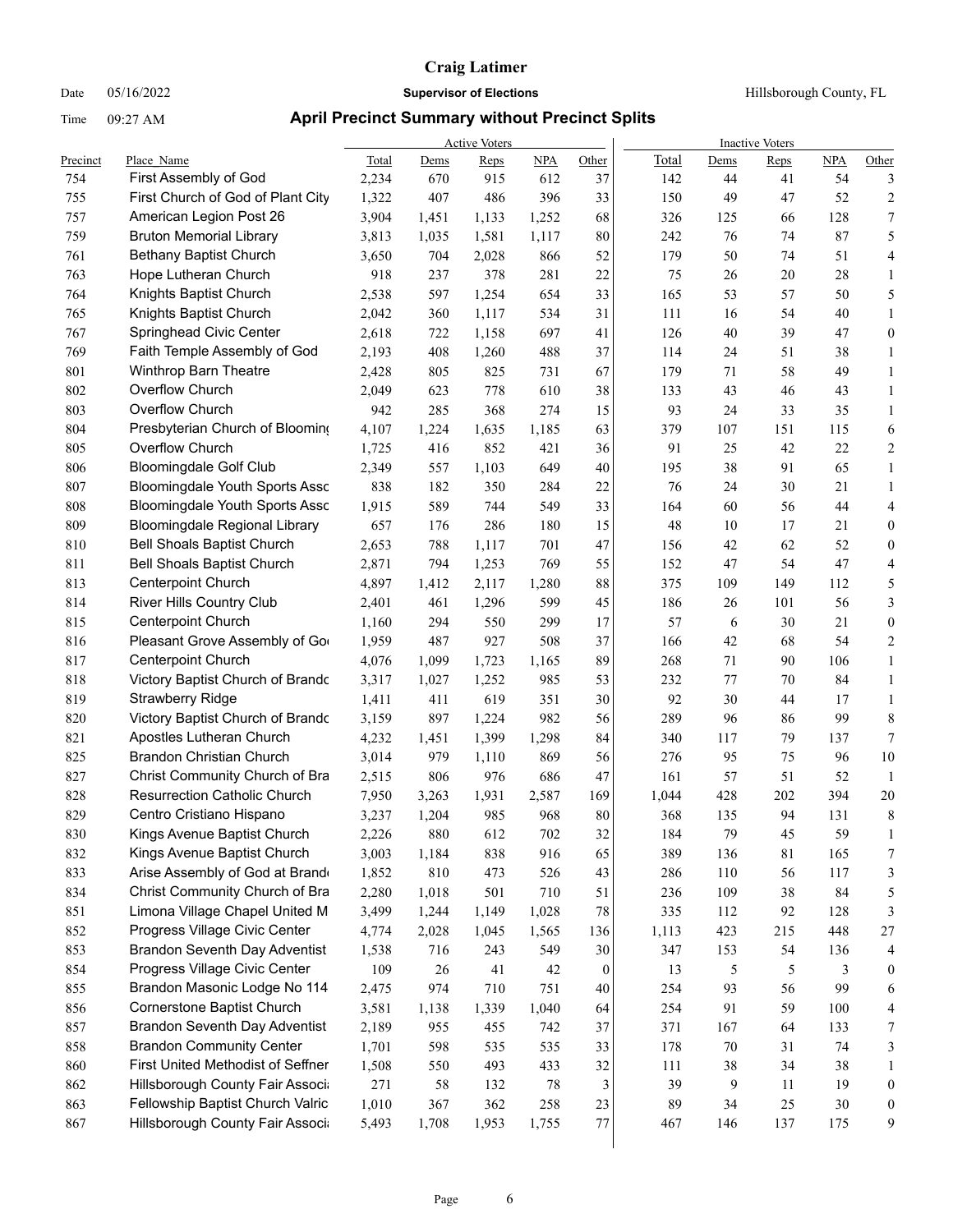Date 05/16/2022 **Supervisor of Elections Supervisor of Elections** Hillsborough County, FL

|            |                                                    |                |            | <b>Active Voters</b> |            |          | <b>Inactive Voters</b> |                 |                     |                  |                       |  |
|------------|----------------------------------------------------|----------------|------------|----------------------|------------|----------|------------------------|-----------------|---------------------|------------------|-----------------------|--|
| Precinct   | Place Name                                         | Total          | Dems       | Reps                 | <b>NPA</b> | Other    | <b>Total</b>           | Dems            | Reps                | <b>NPA</b>       | Other                 |  |
| 868        | Holy Innocents Episcopal Churc                     | 1,808          | 630        | 603                  | 545        | 30       | 113                    | 42              | 25                  | 41               | 5                     |  |
| 869        | Bay Life Church                                    | 1,654          | 565        | 629                  | 428        | 32       | 102                    | 33              | 29                  | 37               | 3                     |  |
| 871        | <b>First United Methodist of Seffner</b>           | 3,458          | 1,152      | 1,323                | 923        | 60       | 198                    | 50              | 74                  | 73               | 1                     |  |
| 875        | Bay Life Church                                    | 4,440          | 1,468      | 1,566                | 1,340      | 66       | 296                    | 91              | 85                  | 114              | 6                     |  |
| 876        | Bay Life Church                                    | 2,440          | 790        | 843                  | 757        | 50       | 160                    | 56              | 49                  | 50               | 5                     |  |
| 877        | Bay Life Church                                    | 499            | 152        | 181                  | 162        | 4        |                        | 41              | 7<br>13             | 19               | $\sqrt{2}$            |  |
| 879        | Bay Area Church Of Christ                          | 3,442          | 1,309      | 1,082                | 997        | 54       | 284                    | 99              | 66                  | 107              | 12                    |  |
| 883        | Ironworkers Local No 397                           | 3,671          | 1,545      | 775                  | 1,292      | 59       | 443                    | 191             | 82                  | 161              | 9                     |  |
| 885        | St Francis of Assisi Catholic Chu                  | 4,329          | 1,755      | 1,088                | 1,402      | 84       | 411                    | 138             | 101                 | 164              | 8                     |  |
| 887        | <b>Mango Recreation Center</b>                     | 3,125          | 1,156      | 920                  | 979        | 70       | 250                    | 91              | 61                  | 92               | 6                     |  |
| 889        | Higginbotham Park                                  | 1,879          | 697        | 579                  | 570        | 33       | 169                    | 47              | 50                  | 67               | 5                     |  |
| 891        | New Hope United Methodist Chu                      | 2,397          | 552        | 1,232                | 572        | 41       | 141                    | 45              | 42                  | 53               | $\mathbf{1}$          |  |
| 892        | First Thonotosassa Missionary E                    | 1,780          | 354        | 940                  | 464        | 22       |                        | 88<br>16        | 35                  | 35               | $\overline{c}$        |  |
| 901        | <b>Ruskin Recreation Center</b>                    | 3,250          | 1,283      | 760                  | 1,139      | 68       | 212                    | 70              | 51                  | 83               | 8                     |  |
| 902        | <b>Ruskin Recreation Center</b>                    | 1,569          | 730        | 352                  | 458        | 29       | 162                    | 58              | 42                  | 60               | 2                     |  |
| 904        | Kings Point Clubhouse                              | 2,954          | 945        | 1,214                | 721        | 74       | 196                    | 57              | 94                  | 44               | $\mathbf{1}$          |  |
| 905        | <b>Ruskin Recreation Center</b>                    | 690            | 156        | 298                  | 226        | 10       |                        | 63<br>12        | 14                  | 36               | $\mathbf{1}$          |  |
| 906        | <b>Trinity Baptist Church</b>                      | 453            | 164        | 201                  | 82         | 6        |                        | 42              | 9<br>23             | 10               | $\boldsymbol{0}$      |  |
| 907        | God's Missionary Church                            | 1,299          | 259        | 703                  | 310        | 27       |                        | 79<br>23        | 35                  | 19               | 2                     |  |
| 908        | Kings Point Clubhouse                              | 3,849          | 1,158      | 1,656                | 948        | 87       | 217                    | 67              | 87                  | 57               | 6                     |  |
| 909        | Redeemer Lutheran Church                           | 3,838          | 1,004      | 1,854                | 899        | 81       | 198                    | 53              | 92                  | 46               | 7                     |  |
| 911        | South Hillsborough Elks Lodge #                    | 1,348          | 326        | 577                  | 412        | 33       | 121                    | 30              | 52                  | 36               | 3                     |  |
| 912        | South Hillsborough Elks Lodge #                    | 314            | 88         | 135                  | 85         | 6        |                        | 21              | 5<br>12             | 4                | $\boldsymbol{0}$      |  |
| 913        | Wimauma Community Church of                        | 9,912          | 3,442      | 3,190                | 3,066      | 214      | 504                    | 171             | 150                 | 178              | 5                     |  |
| 914        | South Bay Church                                   | 2,353          | 1,032      | 525                  | 734        | 62       | 120                    | 49              | 24                  | 43               | 4                     |  |
| 915        | South Bay Church                                   | 1,215          | 525        | 277                  | 383        | $30\,$   | 115                    | 47              | 29                  | 38               | $\mathbf{1}$          |  |
| 916        | South Bay Church                                   | 3,263          | 1,522      | 591                  | 1,093      | 57       | 177                    | 73              | 39                  | 64               | $\mathbf{1}$          |  |
| 917        | <b>Thatcher Civic Center</b>                       | 441            | 63         | 232                  | 135        | 11       |                        | 16              | 7<br>$\overline{4}$ | 5                | $\boldsymbol{0}$      |  |
| 918        | The Palmetto Club at FishHawk                      | 820            | 129        | 485                  | 195        | 11       |                        | 38              | 7<br>24             | 7                | $\boldsymbol{0}$      |  |
| 919        | <b>Balm Civic Center</b>                           | 1,760          | 411        | 801                  | 512        | 36       | 104                    | 20              | 38                  | 45               | $\mathbf{1}$          |  |
| 920        | South Bay Church                                   | 266            | 115        | 57                   | 83         | 11       |                        | 18              | 5<br>9              | 2                | 2                     |  |
| 921        | <b>Trinity Baptist Church</b>                      | 2,099          | 636        | 912                  | 507        | 44       | 161                    | 42              | 81                  | 38               | $\boldsymbol{0}$      |  |
| 922<br>923 | St Anne Catholic Church                            | 273            | 39         | 149                  | 73         | 12       |                        | 16              | 4<br>6              | 6                | $\boldsymbol{0}$      |  |
|            | St Anne Catholic Church<br>St Anne Catholic Church | 1,185          | 382        | 393                  | 383        | 27       | 125                    | 40              | 31                  | 52               | $\overline{c}$        |  |
| 924        |                                                    | 854            | 335        | 235                  | 269        | 15       |                        | 67<br>19        | 22                  | 25               | $\mathbf{1}$          |  |
| 925        | Redeemer Lutheran Church                           | 1,094          | 282        | 536                  | 242        | 34       |                        | 25<br>83        | 37                  | 21               | 0                     |  |
| 927        | Freedom Plaza<br>Chulavista Landings               | 592            | 154        | 324                  | 109        | 5        |                        | $20\,$          | 5<br>$10\,$         | 5                | $\boldsymbol{0}$      |  |
| 928<br>929 | <b>Trinity Baptist Church</b>                      | 839            | 212        | 355                  | 246        | 26       |                        | 19<br>74        | 29                  | 25               | 1                     |  |
|            | <b>Waterset Clubhouse</b>                          | 8,107          | 2,984      | 2,664                | 2,269      | 190      | 487                    | 152             | 186                 | 143              | 6                     |  |
| 930        | Calvary Lutheran Church                            | 2,173          | 766<br>316 | 670                  | 684        | 53       | 212                    | 66              | 63                  | 78<br>26         | 5                     |  |
| 931<br>932 | Calvary Lutheran Church                            | 1,024          |            | 419                  | 269        | $20\,$   |                        | 76<br>16<br>194 | 31                  | 201              | 3<br>9                |  |
|            | Calvary Lutheran Church                            | 5,891          | 2,540      | 1,273                | 1,957      | 121      | 523                    | 34              | 119<br>14           | 11               |                       |  |
| 933        | <b>Waterset Clubhouse</b>                          | 1,912          | 579        | 718                  | 560        | 55       |                        |                 | 9                   |                  | $\boldsymbol{0}$      |  |
| 934<br>935 | St Anne Catholic Church                            | 2,797<br>3,222 | 797<br>901 | 1,115<br>1,268       | 801<br>980 | 84<br>73 | 191<br>217             | 34<br>57        | 66<br>67            | 83<br>86         | 8<br>7                |  |
|            | St Anne Catholic Church                            |                |            |                      |            |          |                        |                 |                     |                  |                       |  |
| 936<br>937 | Apollo Beach Recreation Center                     | 2,213<br>2,733 | 421        | 1,224                | 509        | 59       | 140                    | 35              | 58<br>90            | 43               | 4                     |  |
| 938        | First Baptist Church Of Gibsontc                   | 297            | 528<br>72  | 1,498<br>99          | 654<br>118 | 53<br>8  | 186                    | 36<br>32        | 8<br>8              | 56<br>16         | 4<br>$\boldsymbol{0}$ |  |
| 939        | Apollo Beach Campus of Bell Sh                     | 3,673          | 969        | 1,626                | 990        | $88\,$   | 296                    | 81              | 114                 | 93               | 8                     |  |
| 940        | <b>Gardenville Recreation Center</b>               | 149            | 36         | 52                   | 58         | 3        |                        | 24              | $\tau$<br>9         | $\boldsymbol{7}$ | 1                     |  |
|            |                                                    |                |            |                      |            |          |                        |                 |                     |                  |                       |  |